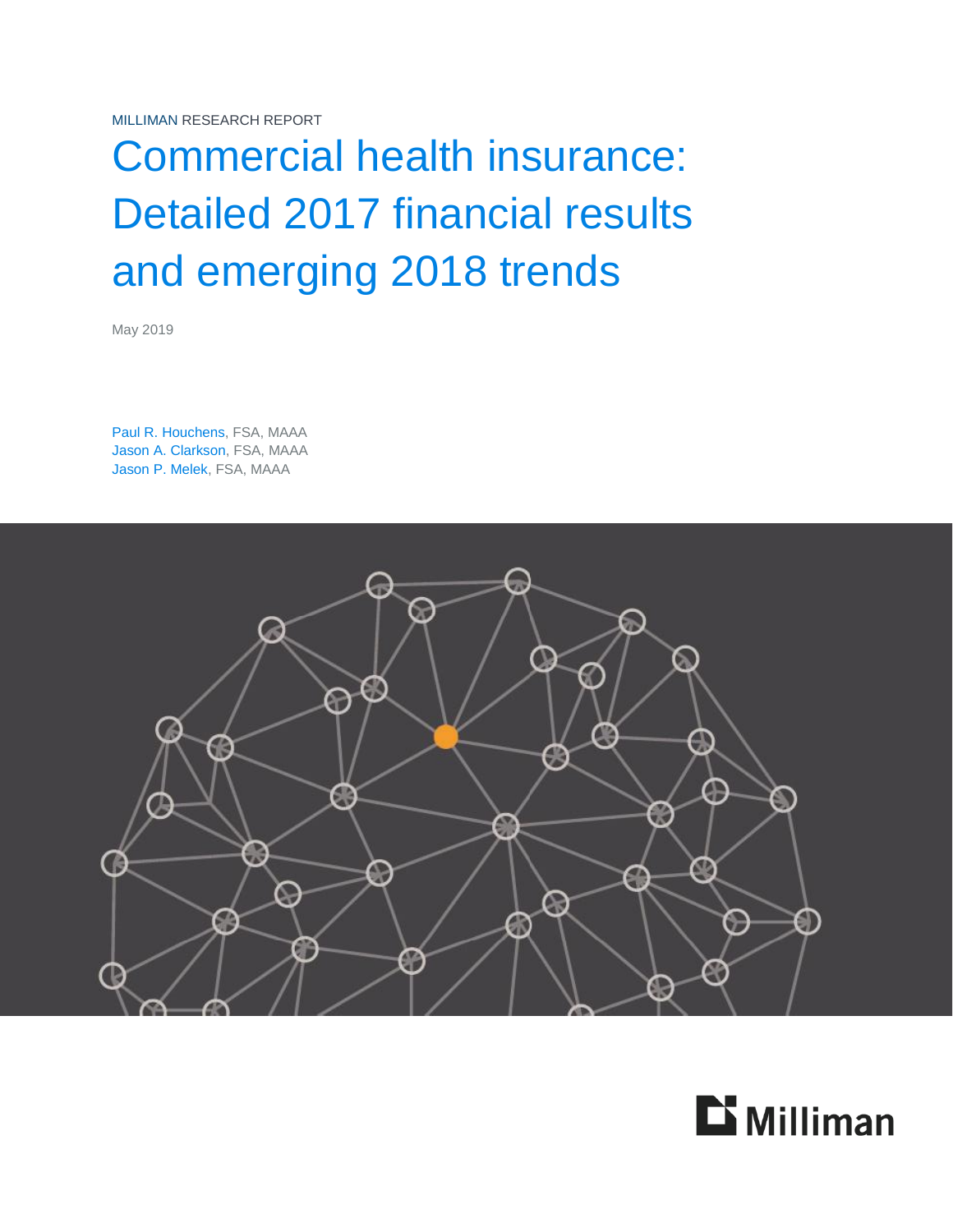# **Table of Contents**

| EMERGING 2018 INDIVIDUAL MARKET ENROLLMENT AND FINANCIAL EXPERIENCE  11 |  |
|-------------------------------------------------------------------------|--|
|                                                                         |  |
|                                                                         |  |
|                                                                         |  |
|                                                                         |  |
|                                                                         |  |
|                                                                         |  |
|                                                                         |  |
|                                                                         |  |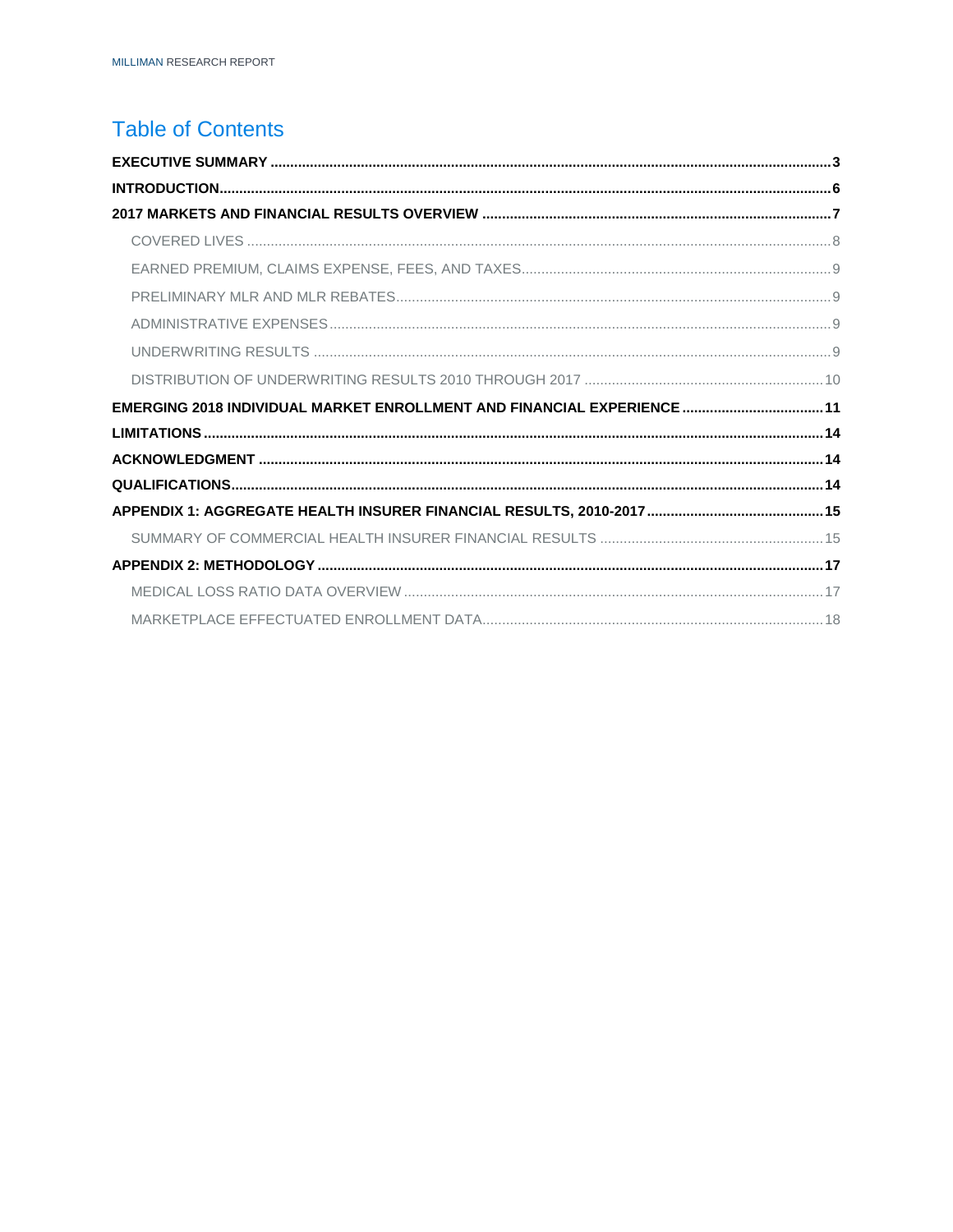# <span id="page-2-0"></span>Executive Summary

Medical loss ratio (MLR) data published by the Centers for Medicare and Medicaid Services (CMS) provides a detailed picture of insurer financial results from the fourth full year of Patient Protection and Affordable Care Act (ACA) implementation. This data, supplemented with CMS marketplace and statutory financial data through calendar year 2018, illustrates continued stability in the group insurance markets in terms of both enrollment and insurer financial results. However, the individual market is experiencing declining enrollment outside the insurance marketplaces, and yet significantly improved financial results for the insurers relative to 2014 through 2016.

*Individual market enrollment declines prompted several state-based initiatives to improve affordability for nonsubsidized consumers.*

- As of April 2018, seven (7) states have received approval from CMS for a Section 1332 State Innovation Waiver (1332 Waiver) for implementing a state-based reinsurance program to improve premium affordability, particularly for consumers not qualifying for Advanced Premium Tax Credits (APTCs).
	- <sup>−</sup> Efforts to get similar programs approved are underway in many other states.<sup>1</sup>
- The decline in enrollment driving these state-based initiatives is supported by national enrollment trends observed in Figure 1.
	- <sup>−</sup> While we estimate individual marketplace enrollment remained relatively stable between 2016 and 2018 (at approximately 10 million), national off-marketplace enrollment declined from 4.9 million in 2016 to 2.4 million in 2018.
	- It is possible that a portion of previous off-marketplace enrollees began purchasing coverage through the marketplaces to access increasingly valuable APTCs.
	- <sup>−</sup> An improving economy and low unemployment rates may have also contributed to individual market enrollment declines as more individuals gain access to employer-sponsored insurance (ESI).



#### **FIGURE 1: INDIVIDUAL MARKET ACA-COMPLIANT AVERAGE MONTHLY ENROLLMENT**

<sup>1</sup> Cauchi, D. & Becker, C. (December 14, 2018). Innovation Waivers: State Options and Legislation Related to the ACA Law. National Conference of State Legislatures. Retrieved May 1, 2019, fro[m http://www.ncsl.org/research/health/state-roles-using-1332-health-waivers.aspx.](http://www.ncsl.org/research/health/state-roles-using-1332-health-waivers.aspx)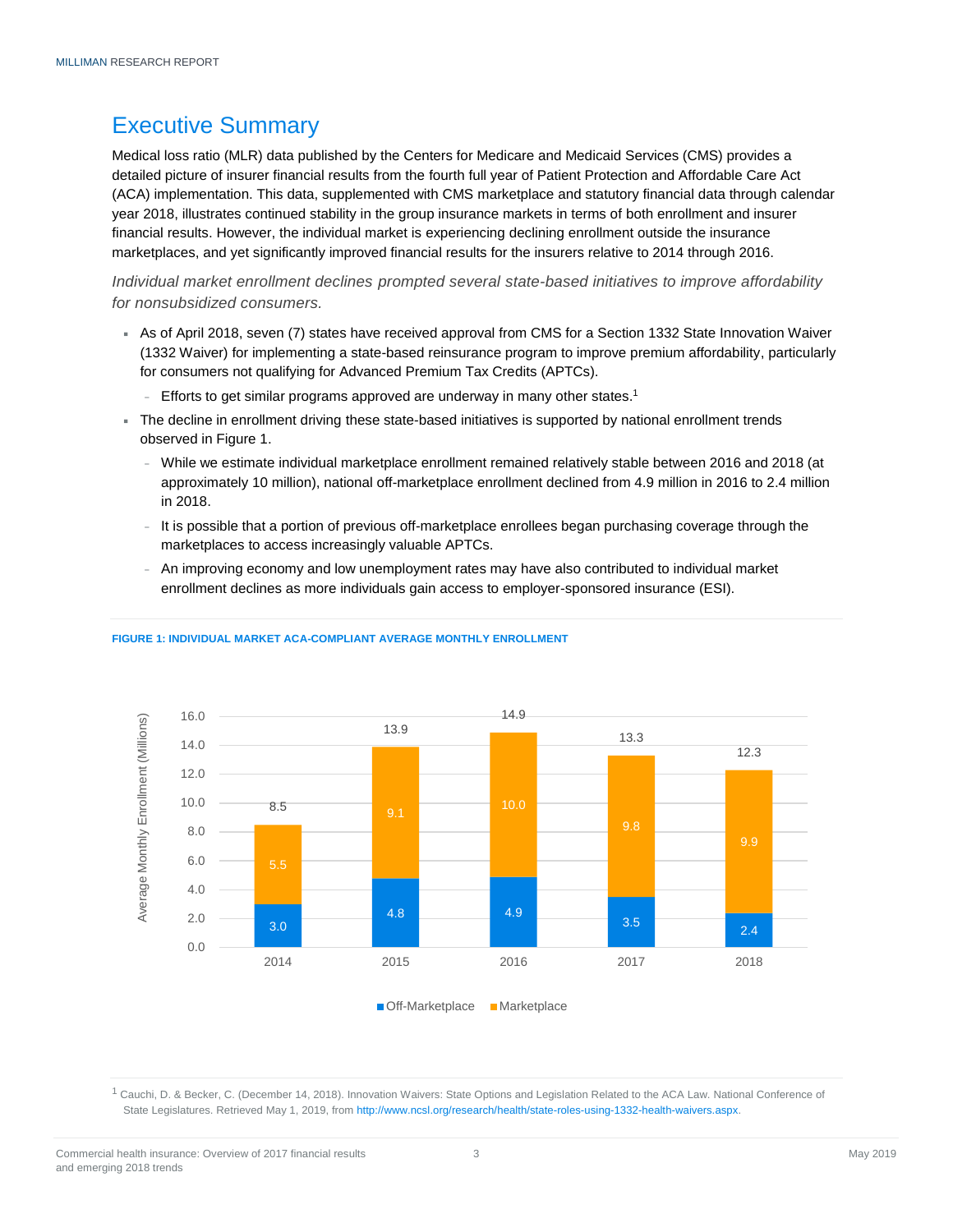- Uhile uncertainty remains surrounding the effect of eliminating the individual mandate penalty<sup>2</sup> in 2019, national marketplace open enrollment selections only decreased from 11.8 million to 11.4 million.<sup>3</sup>
	- <sup>−</sup> Virginia's Medicaid expansion accounted for a portion of the observed decline in selections. 4
	- This early evidence suggests that consumers' perceived value of marketplace coverage is high enough to maintain enrollment levels from prior years.<sup>5</sup>
	- <sup>−</sup> For off-marketplace coverage, affordability concerns will likely persist in 2019, limiting the potential for enrollment growth.

*Significant underwriting losses in the individual market for many insurers from 2014 through 2016 were replaced by material gains in 2017.*

- Figure 2 illustrates the distribution of individual market underwriting results (based on insured members) from 2013 through 2017.
	- <sup>−</sup> 60% to 70% of the individual market operated at an underwriting loss from 2013 through 2016, relative to just 30% in 2017.
	- <sup>−</sup> More than 20% of the individual market experienced underwriting gains greater than 10% in 2017.



**FIGURE 2: COMMERCIAL HEALTH INSURANCE: INDIVIDUAL MARKET UNDERWRITING MARGIN DISTRIBUTIONS, 2013 TO 2017**

Several factors likely contributed to favorable 2017 individual market insurer financial results, including:

<sup>−</sup> Calendar year 2017 was the first year in which financial experience for ACA enrollees, including risk adjustment transfers, was available for use in the development of premium rates, reducing the uncertainty of future insured costs relative to prior premium rate development periods.

<sup>2</sup> The mandate was not technically repealed, but rather the penalty was set to \$0 for 2019 and future years.

<sup>3</sup> CMS (March 25, 2019). Health Insurance Exchanges 2019 Open Enrollment Report. Retrieved May 1, 2019, from [https://www.cms.gov/newsroom/fact-sheets/health-insurance-exchanges-2019-open-enrollment-report.](https://www.cms.gov/newsroom/fact-sheets/health-insurance-exchanges-2019-open-enrollment-report)

<sup>4</sup> CMS, ibid.

<sup>5</sup> Se[e http://www.milliman.com/insight/2018/The-individual-mandate-repeal-Will-it-matter/](http://www.milliman.com/insight/2018/The-individual-mandate-repeal-Will-it-matter/) for further discussion.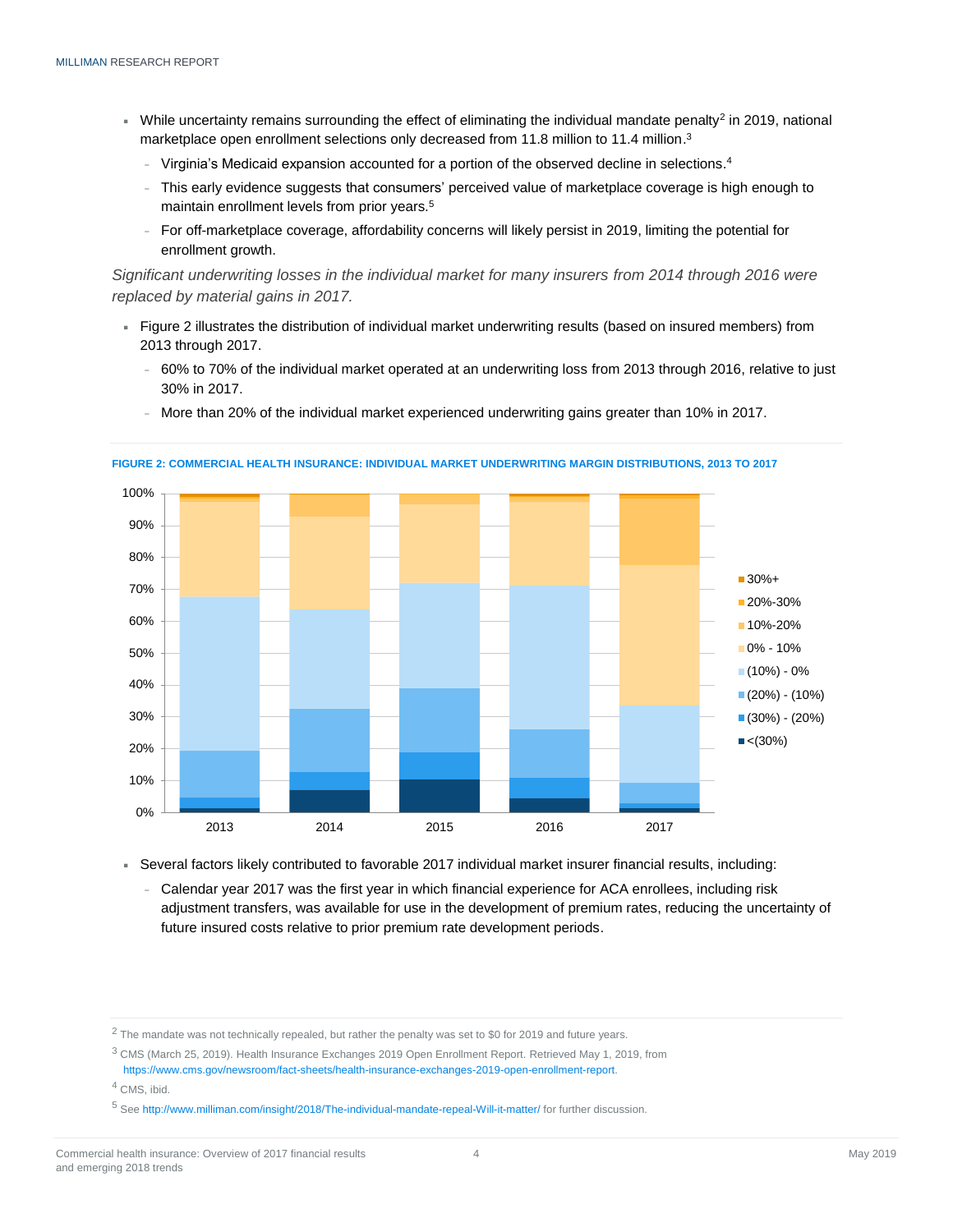- A decline in insurer competition in many states as a result of issuers exiting the market.<sup>6</sup> The decrease in competition enabled insurers to maintain enrollment levels while increasing premiums, whereas robust competition in prior years resulted in significant market share shifts among insurers.
- Some insurers may have developed premiums assuming that the payment of cost-sharing reduction (CSR) payments from the federal government would be terminated (which came to fruition in October 2017).

#### *Outlook for 2018 financials and beyond*

<span id="page-4-0"></span>While individual market enrollment continued to decline in 2018, underwriting margins reported in year-end financial statements indicate the health insurance industry's margins improved. The individual market experienced a nearly 10% underwriting loss in 2015, compared to underwriting gains likely approaching 10% in 2018. Despite the removal of the individual mandate penalty, many states experienced flat or negative premium rate changes for 2019 marketplace coverage.<sup>7</sup> This suggests a market rating adjustment may have already occurred to account for conservatism in 2018 premium rates.

<sup>6</sup> Fehr, R., Cox C., & Levitt, L. (November 14, 2018). Insurer Participation on ACA Marketplaces, 2014-2019. Kasier Family Foundation. Retrieved May 1, 2019, fro[m https://www.kff.org/health-reform/issue-brief/insurer-participation-on-aca-marketplaces-2014-2019/.](https://www.kff.org/health-reform/issue-brief/insurer-participation-on-aca-marketplaces-2014-2019/)

<sup>7</sup> Kamal, R. et al. (October 11, 2018). 2019 Premium Changes on ACA Exchanges. Kaiser Family Foundation. Retrieved May 1, 2019, from [https://www.kff.org/health-costs/issue-brief/tracking-2019-premium-changes-on-aca-exchanges/.](https://www.kff.org/health-costs/issue-brief/tracking-2019-premium-changes-on-aca-exchanges/)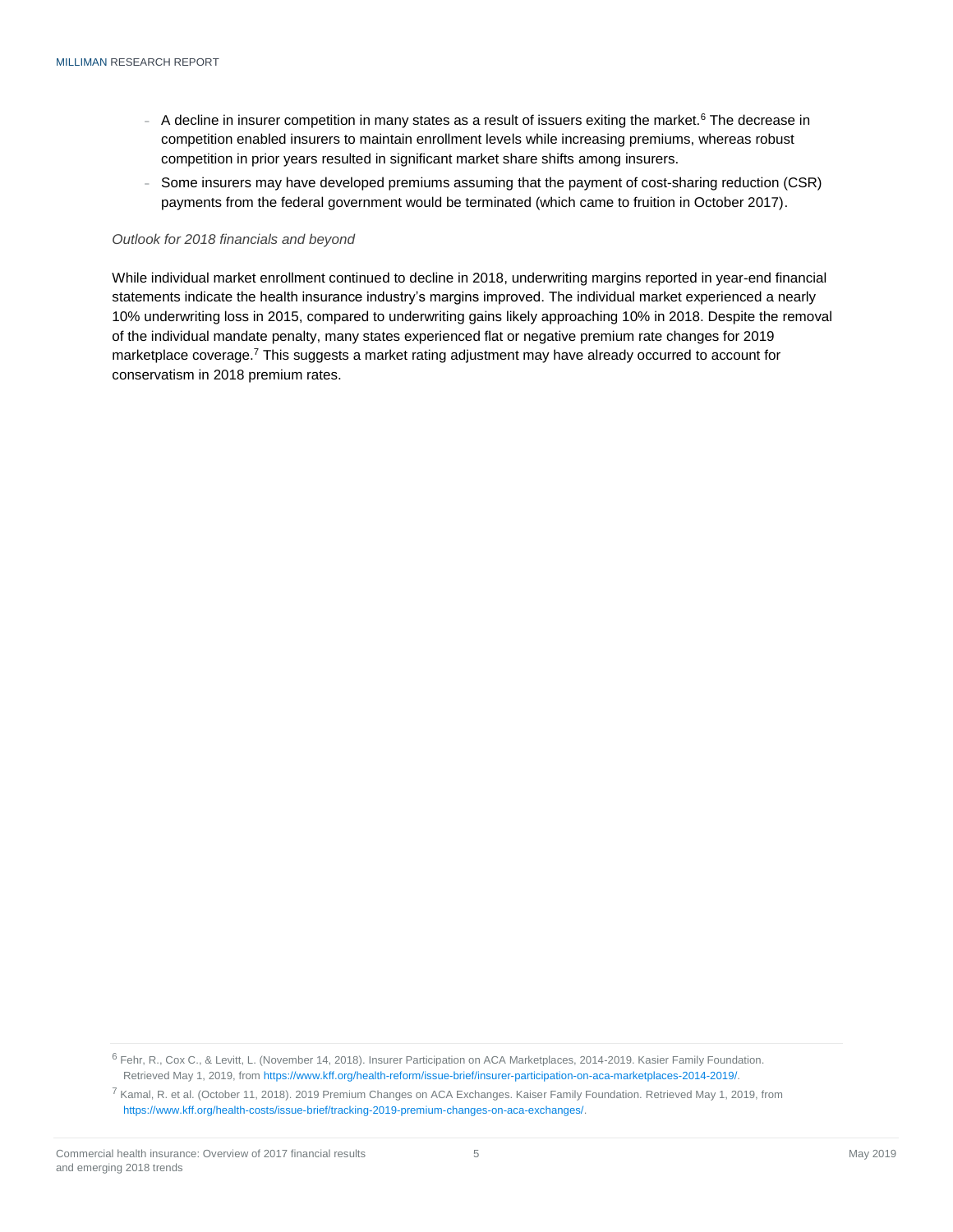# **Introduction**

This report provides a detailed review of the commercial health insurance industry's financial results in 2017 and evaluates changes in the market's expense structure and enrollment relative to prior years. Additionally, based on 2018 statutory financial statements, the report discusses emerging financial trends for the commercial health insurance markets. The analytics in this report were developed based on a combination of medical loss ratio (MLR) data submitted to CMS, insurance marketplace enrollment reports, and 2018 year-end statutory financial information. The following topics are covered in this report:

- Summary of 2017 insurer financial results based on summarized medical loss ratio data
- Commercial health insurance enrollment changes from 2011 through 2017
- Distribution of underwriting margins for the individual, small group, and large group markets
- Breakdown of individual market enrollment changes from 2014 through 2018 by key market segments
- Emerging 2018 financial results and future market outlook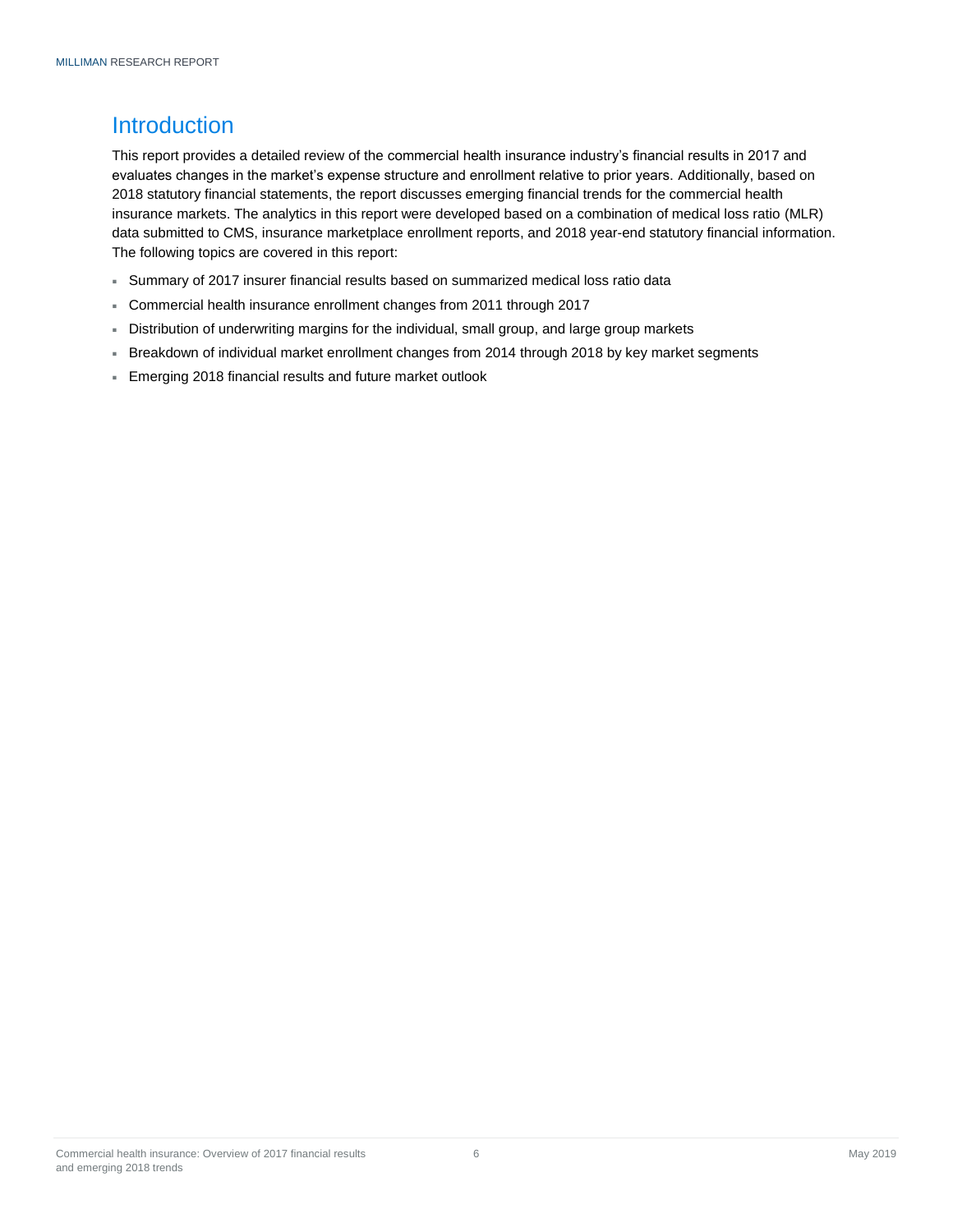### <span id="page-6-0"></span>2017 markets and financial results overview

Figure 3 illustrates the 2017 aggregate insured lives and composite reported premium and expenses in the individual, small group, and large group commercial health insurance markets on a per member per month (PMPM) basis and as a percentage of earned premium. Figure 4 provides the same measures, but illustrates changes in enrollment and financial metrics from 2016 to 2017. See Appendix 1 for further descriptions of each measure contained in Figure 3. Additionally, the appendix of this report provides more detail on insurer financial results from 2010 through 2017.

#### **FIGURE 3: AGGREGATE REPORTED 2017 COMPREHENSIVE EXPERIENCE**

| <b>MEASURE</b>                              | <b>INDIVIDUAL</b> | <b>SMALL GROUP</b> | <b>LARGE GROUP</b> |
|---------------------------------------------|-------------------|--------------------|--------------------|
| <b>COVERED LIVES</b>                        | 15,200,000        | 13,500,000         | 42,800,000         |
| <b>EARNED PREMIUM PMPM</b>                  | \$442.06          | \$456.67           | \$437.03           |
| <b>CLAIMS EXPENSES PMPM</b>                 | \$359.34          | \$364.66           | \$378.87           |
| FEES AND TAXES PMPM                         | \$22.89           | \$16.96            | \$10.41            |
| <b>MLR REBATES PMPM</b>                     | \$0.71            | \$1.91             | \$0.51             |
| TOTAL ADMINISTRATIVE EXPENSES PMPM          | \$48.96           | \$56.46            | \$34.85            |
| UNDERWRITING GAIN (LOSS) PMPM               | \$14.90           | \$15.34            | \$6.49             |
|                                             |                   |                    |                    |
| PRELIMINARY MEDICAL LOSS RATIO <sup>4</sup> | 86.6%             | 83.8%              | 89.5%              |
| MLR REBATE EXPENSE RATIO                    | 0.2%              | 0.4%               | 0.1%               |
| UNDERWRITING MARGIN                         | 3.4%              | 3.4%               | 1.5%               |
| ADMINISTRATIVE EXPENSE RATIO                | 11.1%             | 12.4%              | 8.0%               |

Notes (applicable to Figure 3 and Figure 4):

1. Values have been rounded.

2. Dollar values are illustrated on a PMPM basis.

3. Covered lives equals reported member months divided by 12.

4. Preliminary medical loss ratio is based on statutory guidelines in the Supplemental Health Care Exhibit. The sum of the preliminary medical loss ratio, underwriting margin, and administrative expense ratio will not equal 100%.

5. The 2016 and 2017 individual market values reflect Arkansas's private option Medicaid expansion population (approximately 250,000 average monthly covered individuals in calendar year 2016<sup>8</sup> and 260,000 average monthly covered individuals in calendar year 2017<sup>9</sup>), as well as New Hampshire's private option Medicaid expansion population for calendar year 2016 (50,000)<sup>10</sup> and 2017 (52,000).<sup>11</sup>

6. Underwriting results are impacted by additional items not shown above such as reinsurance premiums and recoveries.

<sup>8</sup> Arkansas Department of Human Services (October-December 2016). Arkansas Private Option 1115 Demonstration Waiver: Quarterly Report, October 1, 2016-December 31, 2016. Retrieved March 28, 2018, fro[m https://www.medicaid.gov/Medicaid-CHIP-Program-Information/By-](https://www.medicaid.gov/Medicaid-CHIP-Program-Information/By-Topics/Waivers/1115/downloads/ar/Health-Care-Independence-Program-Private-Option/ar-works-qtrly-rpt-oct-dec-2016.pdf)[Topics/Waivers/1115/downloads/ar/Health-Care-Independence-Program-Private-Option/ar-works-qtrly-rpt-oct-dec-2016.pdf.](https://www.medicaid.gov/Medicaid-CHIP-Program-Information/By-Topics/Waivers/1115/downloads/ar/Health-Care-Independence-Program-Private-Option/ar-works-qtrly-rpt-oct-dec-2016.pdf) Note that prior quarterly reports were also reviewed.

<sup>11</sup> New Hampshire Department of Health and Human Services (August 1, 2017). NH Health Protection Program Demographic Profile. Retrieved May 1, 2019, fro[m https://www.dhhs.nh.gov/ombp/pap/documents/nhhpp-enroll-demo-080117.pdf.](https://www.dhhs.nh.gov/ombp/pap/documents/nhhpp-enroll-demo-080117.pdf)

<sup>9</sup> Arkansas Department of Human Services (October-December 2017). Arkansas Works Section 1115 Demonstration Waiver, Final Report, January 1, 2017-December 31, 2017. Retrieved May 1, 2019, fro[m https://www.medicaid.gov/Medicaid-CHIP-Program-Information/By-](https://www.medicaid.gov/Medicaid-CHIP-Program-Information/By-Topics/Waivers/1115/downloads/ar/Health-Care-Independence-Program-Private-Option/ar-works-qtrly-rpt-jan-dec-2017.pdf)[Topics/Waivers/1115/downloads/ar/Health-Care-Independence-Program-Private-Option/ar-works-qtrly-rpt-jan-dec-2017.pdf.](https://www.medicaid.gov/Medicaid-CHIP-Program-Information/By-Topics/Waivers/1115/downloads/ar/Health-Care-Independence-Program-Private-Option/ar-works-qtrly-rpt-jan-dec-2017.pdf)

<sup>&</sup>lt;sup>10</sup> New Hampshire Department of Health and Human Services (August 2, 2016). NH Health Protection Program Demographic Profile. Retrieved May 10, 2018, fro[m https://www.dhhs.nh.gov/ombp/pap/documents/nhhpp-enroll-demo-080116.pdf.](https://www.dhhs.nh.gov/ombp/pap/documents/nhhpp-enroll-demo-080116.pdf)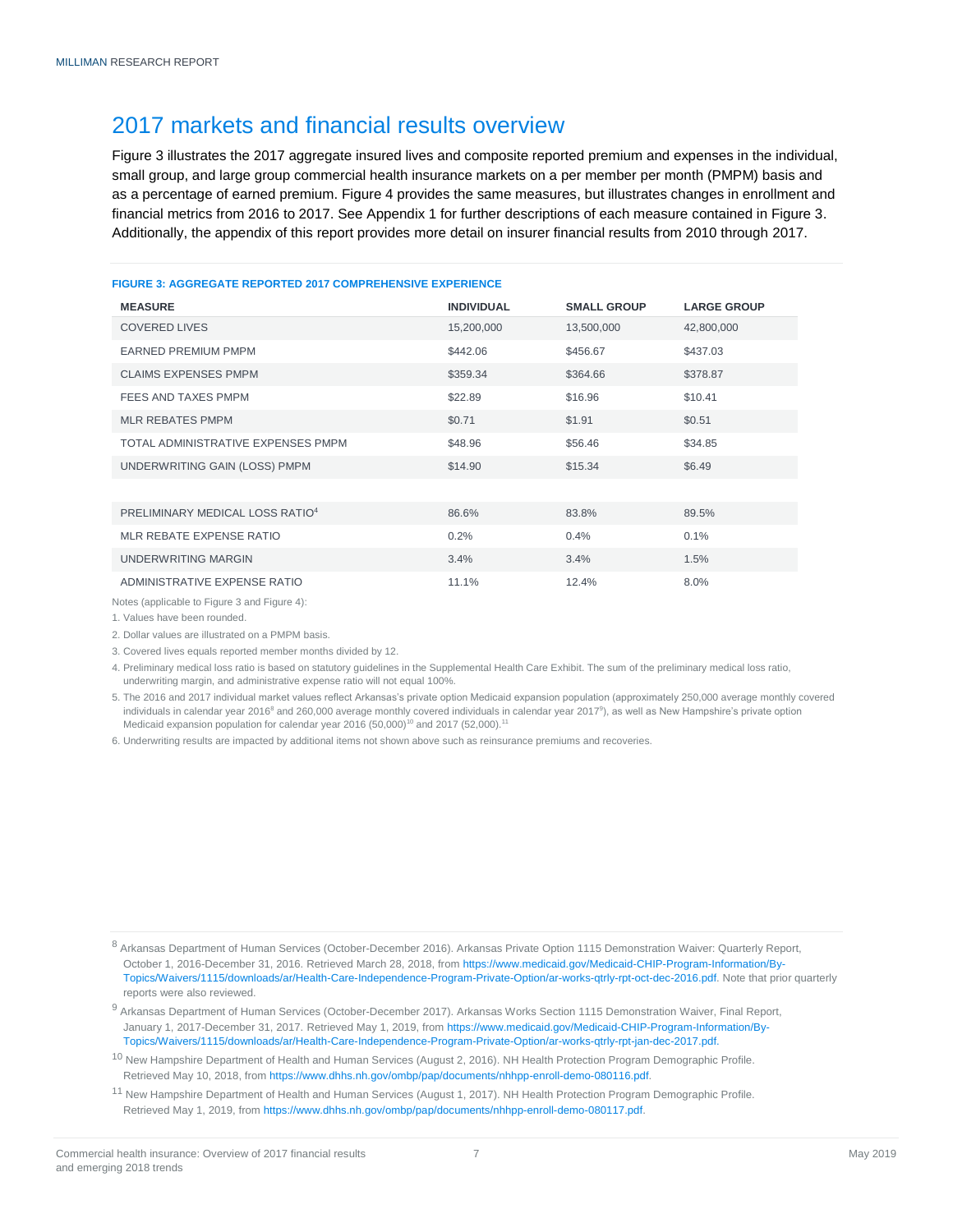| <b>MEASURE</b>                              | <b>INDIVIDUAL</b> | <b>SMALL GROUP</b> | <b>LARGE GROUP</b> |
|---------------------------------------------|-------------------|--------------------|--------------------|
| <b>COVERED LIVES</b>                        | (2,000,000)       | (700,000)          | 700,000            |
| <b>EARNED PREMIUM PMPM</b>                  | \$70.86           | \$23.15            | \$9.89             |
| <b>CLAIMS EXPENSES PMPM</b>                 | \$24.04           | \$16.71            | \$12.63            |
| FEES AND TAXES PMPM                         | \$9.88            | (\$7.14)           | (\$8.34)           |
| <b>MLR REBATES PMPM</b>                     | \$0.22            | \$1.01             | \$0.14             |
| TOTAL ADMINISTRATIVE EXPENSES PMPM          | \$0.23            | \$2.70             | \$0.68             |
| UNDERWRITING GAIN (LOSS) PMPM               | \$37.43           | \$8.67             | \$0.16             |
|                                             |                   |                    |                    |
| PRELIMINARY MEDICAL LOSS RATIO <sup>4</sup> | $(8.0\%)$         | $(2.0\%)$          | $(0.9\%)$          |
| MLR REBATE EXPENSE RATIO                    | $0.0\%$           | 0.2%               | 0.0%               |
| UNDERWRITING MARGIN                         | 9.4%              | 1.8%               | 0.0%               |
| ADMINISTRATIVE EXPENSE RATIO                | $(2.1\%)$         | $(0.0\%)$          | $(0.0\%)$          |

#### **FIGURE 4: AGGREGATE CHANGES 2016 TO 2017 COMPREHENSIVE EXPERIENCE**

Notes:

1. All notes for Figure 3 above applicable to Figure 4.

2. The 2016 financial results reflect applicable insurers receiving 0% of risk corridor receivables in the individual and small group markets, which is included in claims expenses.

#### <span id="page-7-0"></span>**COVERED LIVES**

In 2017, 71.5 million individuals were insured across the three commercial health insurance markets, a decrease of approximately 2.0 million insured lives relative to 2016. This enrollment decrease was solely attributable to changes in the individual market, as the aggregate group market enrollment remained flat between 2016 and 2017. During this time period, the average monthly premium in the individual market increased by nearly \$71 PMPM, or approximately 19%. While individuals eligible for federal premium assistance were largely insulated from these premium rate increases, the increases likely were the primary driver of the enrollment decline observed outside the insurance marketplace. Additional detail regarding individual market enrollment changes is provided later in this report.



#### **FIGURE 5: NATIONAL COMPREHENSIVE HEALTH INSURANCE ENROLLMENT, 2011 TO 2017**

Notes:

1. Covered lives defined as reported member months divided by 12.

2. Values have been rounded to the nearest 100,000.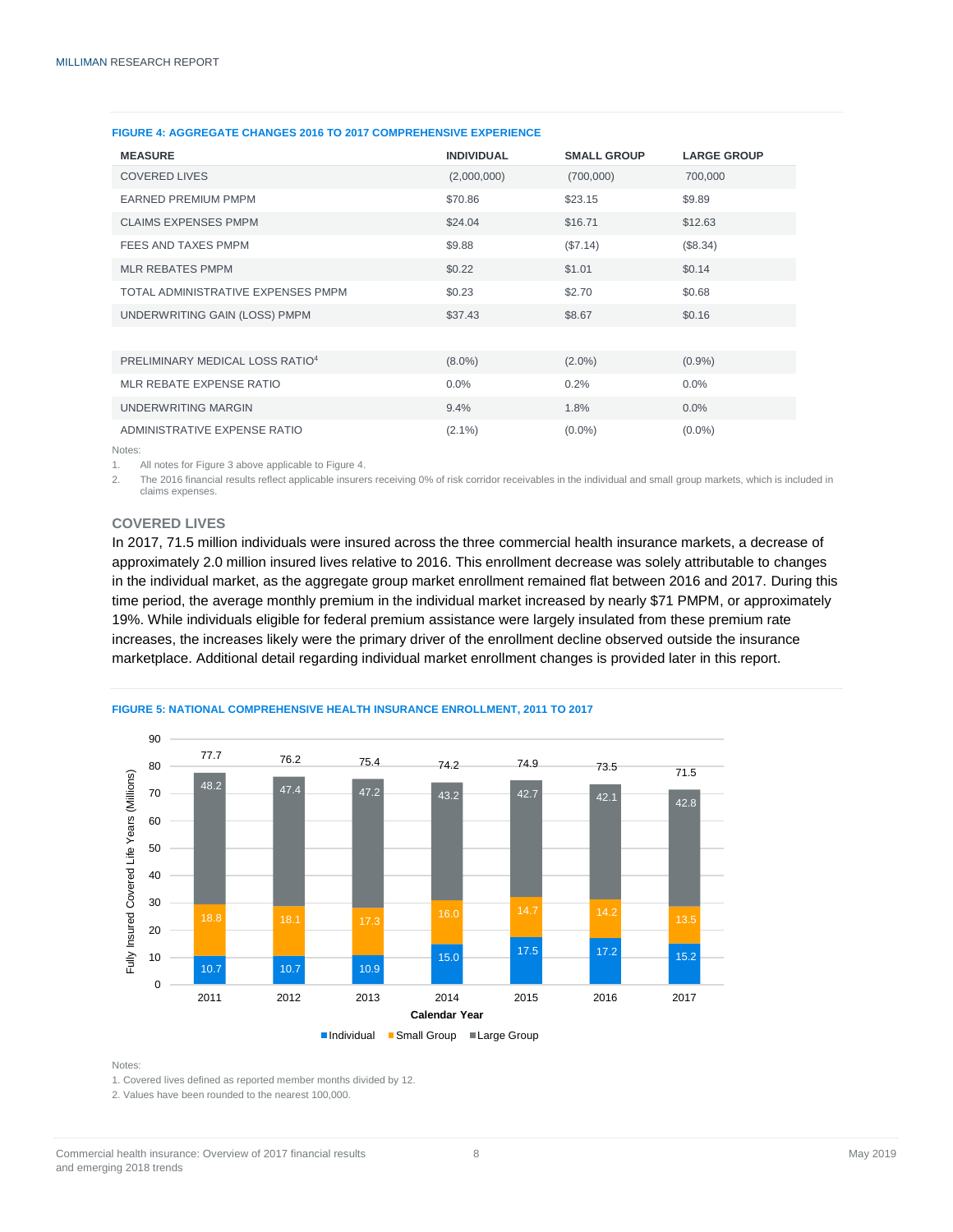#### <span id="page-8-0"></span>**EARNED PREMIUM, CLAIMS EXPENSES, FEES, AND TAXES**

Earned premiums and claims expenses increased in each of the three markets from 2016 to 2017, with the individual market experiencing the largest changes. Individual market premiums on a PMPM basis increased by nearly 20% in 2017; however, PMPM claims expenses increased by only 7% (despite the sunsetting of the transitional reinsurance program in 2016<sup>12</sup>). With ACA-compliant market claims experience and risk adjustment transfer data available for 2014, many insurers likely had less uncertainty surrounding future insured benefit expenses while developing 2017 premium rates. Additionally, conservatism may have existed regarding federal payment of cost-sharing reduction (CSR) payments, which were terminated by the federal government in October 2017 due to a stated lack of "valid appropriation."<sup>13</sup> Finally, with reduced insurer competition in many geographic areas, insurer concerns related to market share reductions associated with rate increases may have lessened.<sup>14</sup>

Fees and taxes levied on insurers decreased from 2016 to 2017 for the commercial group insurance markets. This is attributable to the elimination of the transitional reinsurance fee (\$27 per covered life in 2016) and the moratorium on the health insurer fee in 2017.<sup>15</sup> Within the individual market, favorable underwriting margins increased reported federal income taxes relative to prior years.

#### <span id="page-8-1"></span>**PRELIMINARY MLR AND MLR REBATES**

The individual market preliminary medical loss ratio (MLR) decreased from 94.6% to 86.6% from 2016 to 2017. This significant decrease was attributable to premium revenue growth being much greater than claims expenses. Additionally, administrative expenses in the individual market were nearly flat (as a percentage of premium) from 2016 to 2017. Because commercial medical loss ratios are calculated based on a three-year average, market losses in 2015 and 2016 minimized medical loss ratio rebates in 2017. As discussed later in this report, medical loss ratio rebates for the individual market are anticipated to be larger in 2018 and 2019 due to improved insurer financial performance.

Within the small group and large group markets, the preliminary MLR decreased from 2016 to 2017. In the small group market, the preliminary MLR of 83.8% represents a decrease of two percentage points from 2016, and the lowest reported preliminary MLR for the market since 2011. The preliminary MLR for the large group market decreased by nearly 1% from 2016 to 2017, with the 89.5% market composite representing the lowest preliminary MLR since 2010. From 2016 to 2017, MLR rebates in the small group market increased by approximately \$1.00 PMPM, from \$0.90 to \$1.91 PMPM. The increase in MLR rebates in the large group market from 2016 to 2017 was only \$0.14 PMPM, from \$0.37 to \$0.51 PMPM.

#### <span id="page-8-2"></span>**ADMINISTRATIVE EXPENSES**

On a PMPM basis, administrative expenses in the individual market increased slightly from 2016 to 2017. However, 2017 administrative expenses represent a decrease of approximately 2.0% as a percentage of earned premium (11.1% in 2017 relative to 13.1% in 2016). The small group and large group markets reported a 5.0% and 2.0% increase, respectively, in administrative expenses on a PMPM basis relative to 2016. In both the small group and large group markets, administrative expenses as a percentage of premium have been stable for several years. This indicates that administrative expenses have been growing at the same rate as market premiums.

#### <span id="page-8-3"></span>**UNDERWRITING RESULTS**

The individual market composite underwriting gain was 3.4% in 2017. This represents the highest composite underwriting gain for the individual market since 2010 (the first year of collected financial results for our analysis) by a margin of nearly four percentage points, and a nearly 10% increase in underwriting margin relative to 2016. Calendar year 2017 also manifested the largest underwriting gain since 2010 for the small group market (3.4% versus the previous high of 3.2% in 2010). The large group market underwriting margin of 1.5% was consistent with results from the last several years.

<sup>12</sup> The transitional reinsurance program provided \$4 billion in payments to insurers in 2016.

<sup>&</sup>lt;sup>13</sup> CMS (March 29, 2018). Manual for Reconciliation of the Cost-Sharing Reduction Component of Advance Payments for Benefit Year 2017. Retrieved May 1, 2019, fro[m https://www.cms.gov/CCIIO/Resources/Forms-Reports-and-Other-Resources/Downloads/Final-CSR-Reconciliation-Guidance-BY2017.pdf.](https://www.cms.gov/CCIIO/Resources/Forms-Reports-and-Other-Resources/Downloads/Final-CSR-Reconciliation-Guidance-BY2017.pdf)

<sup>&</sup>lt;sup>14</sup> KFF (October 26, 2016). Insurer Participation in the 2017 Individual Marketplace. Retrieved May 1, 2019, from [https://www.kff.org/slideshow/insurer](https://www.kff.org/slideshow/insurer-participation-in-the-2017-individual-marketplace/)[participation-in-the-2017-individual-marketplace/.](https://www.kff.org/slideshow/insurer-participation-in-the-2017-individual-marketplace/)

<sup>15</sup> IRS (February 11, 2019). Affordable Care Act Provision 9010 - Health Insurance Providers Fee. Retrieved May 1, 2019, from [https://www.irs.gov/businesses/corporations/affordable-care-act-provision-9010.](https://www.irs.gov/businesses/corporations/affordable-care-act-provision-9010)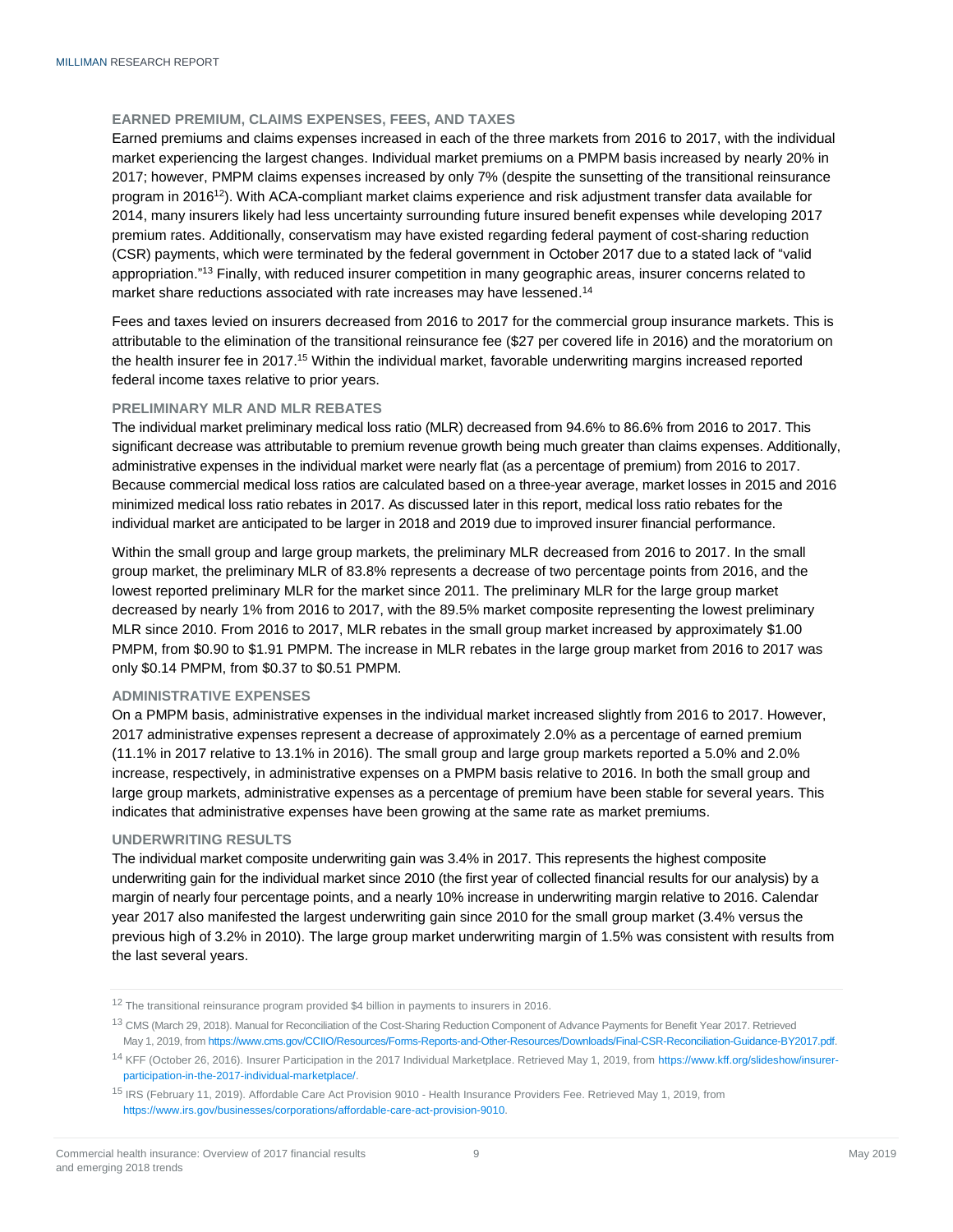#### <span id="page-9-0"></span>**DISTRIBUTION OF UNDERWRITING RESULTS 2010 THROUGH 2017**

When considering aggregate market underwriting results from 2010 through 2017, it is important to understand the degree to which underwriting results vary among insurers within a market. This provides insight into whether a small portion of market share with highly favorable (unfavorable) experience is driving underwriting gains (losses), or whether the financial results are more evenly distributed across the insurance industry. Figure 6 examines the distribution of underwriting results, weighted by member months, in these markets separately for each calendar year.



**Notes** 

1. Distributions weighted by reported member months in each calendar year. Results reflect all insurers that reported data in the given year.

2. Results for 2014, 2015, and 2016 reflect 16.9%, 0.0%, and 0.0% of requested risk corridor amounts received, respectively.

<span id="page-9-1"></span>While the distribution of underwriting margins has remained remarkably stable in the group insurance markets, the individual market has shown significantly greater volatility, particularly beginning in 2013 and continuing through 2017. Insurers with underwriting losses of greater than 10% of earned premium represented more than 25% of the market from 2014 through 2016, yet less than 10% of market share in 2017. Of individual market member months in 2017, 22.5% were covered by insurers realizing an underwriting gain in excess of 10% (for comparison, this value was approximately 3% in 2015 and 2016). For a given individual market enrollee, the likelihood of the member's insurer operating with an underwriting gain in excess of 10% was more than seven times greater in 2017 relative to the prior two years.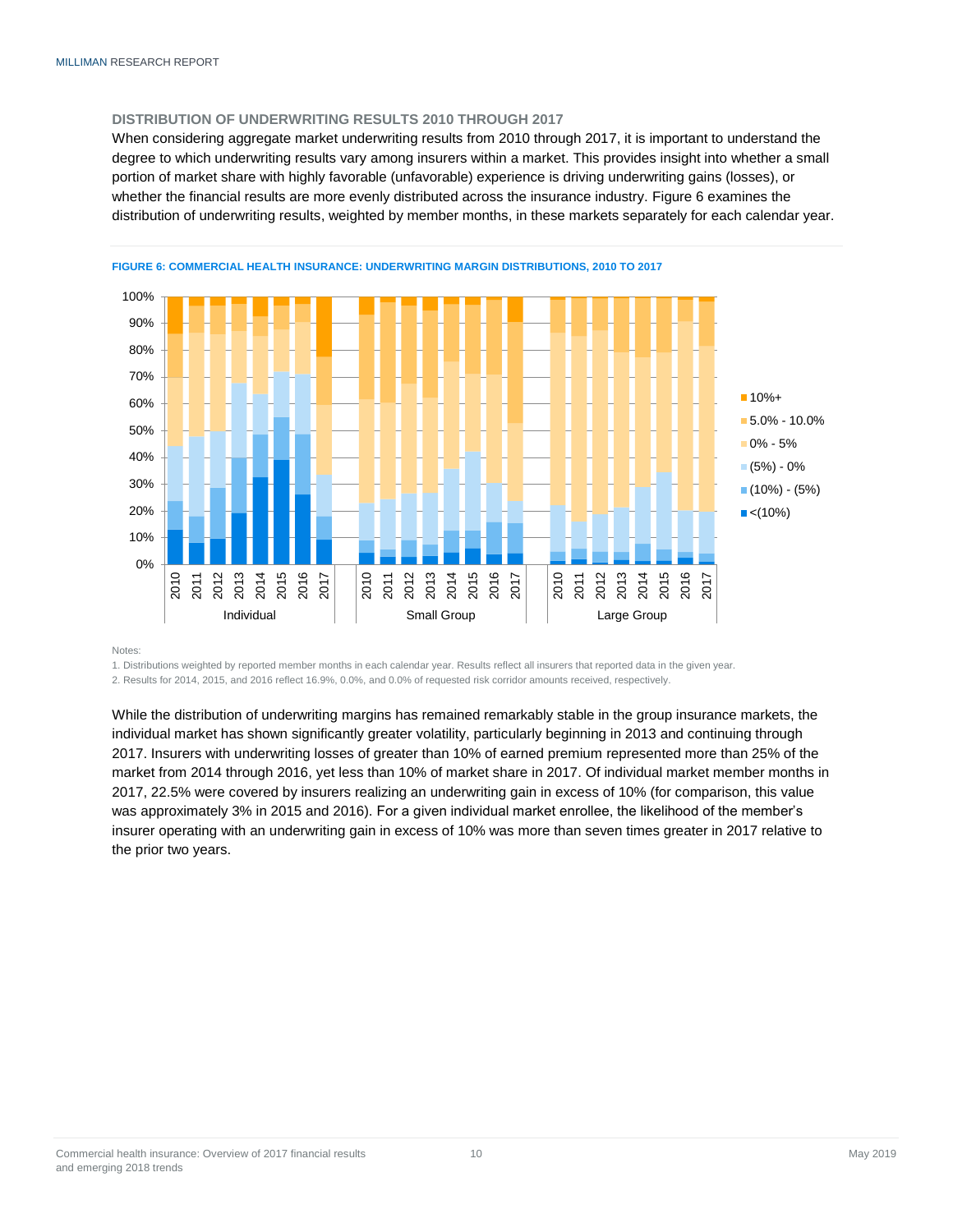## Emerging 2018 individual market enrollment and financial experience

Publicly available reports released by the federal government focus largely on the insurance marketplace.<sup>16</sup> To understand the overall enrollment and stability of the individual market, insurance marketplace enrollment, as well as the number of individuals receiving federal health insurance subsidies, must be understood in the context of the aggregate market. Federal subsidies, through APTCs and CSRs, have made health insurance premiums and cost sharing more affordable for millions of Americans. Figure 7 illustrates covered lives in the individual market from 2014 through 2018 (estimated values for 2018), along with the following effectuated<sup>17</sup> enrollment statistics:

- Marketplace All Enrollees: Estimated total number of effectuated marketplace member months, divided by 12.
- Marketplace APTC: Estimated number of effectuated marketplace member months receiving an APTC, divided by 12.
- Marketplace CSR: Estimated number of effectuated marketplace member months receiving a CSR subsidy, divided by 12.

|                                                                              |      |      |      |      | <b>FIGURE 7: INDIVIDUAL HEALTH INSURANCE MARKET ESTIMATED ENROLLMENT BY MARKET SEGMENT, 2014 TO 2018 (MILLIONS)</b> |
|------------------------------------------------------------------------------|------|------|------|------|---------------------------------------------------------------------------------------------------------------------|
| <b>COVERED LIFE YEARS</b>                                                    | 2014 | 2015 | 2016 | 2017 | 2018                                                                                                                |
| <b>ACA COMPLIANT</b>                                                         |      |      |      |      |                                                                                                                     |
| <b>MARKETPLACE</b>                                                           | 5.5  | 9.1  | 10.0 | 9.8  | 9.9                                                                                                                 |
| OFF-MARKETPLACE                                                              | 3.0  | 4.8  | 4.9  | 3.5  | 2.4                                                                                                                 |
| TOTAL ACA COMPLIANT                                                          | 8.5  | 13.9 | 14.9 | 13.3 | 12.3                                                                                                                |
| <b>NON-ACA COMPLIANT</b>                                                     |      |      |      |      |                                                                                                                     |
| TOTAL NON-ACA COMPLIANT                                                      | 6.5  | 3.6  | 2.3  | 1.9  | 1.5                                                                                                                 |
| <b>TOTAL INDIVIDUAL MARKET</b>                                               | 15.0 | 17.5 | 17.2 | 15.2 | 13.8                                                                                                                |
| <b>FEDERAL SUBSIDY POPULATION</b>                                            |      |      |      |      |                                                                                                                     |
| MARKETPLACE APTC                                                             | 4.7  | 7.7  | 8.4  | 8.2  | 8.6                                                                                                                 |
| <b>MARKETPLACE CSR</b>                                                       | 3.1  | 5.2  | 5.6  | 5.6  | 5.2                                                                                                                 |
| <b>COVERED LIFE YEARS AS PERCENTAGE OF</b><br><b>TOTAL INDIVIDUAL MARKET</b> | 2014 | 2015 | 2016 | 2017 | 2018                                                                                                                |
| <b>ACA COMPLIANT</b>                                                         |      |      |      |      |                                                                                                                     |
| MARKETPLACE                                                                  | 37%  | 52%  | 58%  | 64%  | <b>72%</b>                                                                                                          |
| OFF-MARKETPLACE                                                              | 20%  | 27%  | 28%  | 23%  | 17%                                                                                                                 |
| TOTAL ACA COMPLIANT                                                          | 57%  | 79%  | 87%  | 88%  | 89%                                                                                                                 |
| <b>NON-ACA COMPLIANT</b>                                                     |      |      |      |      |                                                                                                                     |
| TOTAL NON-ACA COMPLIANT                                                      | 43%  | 21%  | 13%  | 12%  | 11%                                                                                                                 |
| TOTAL INDIVIDUAL MARKET                                                      | 100% | 100% | 100% | 100% | 100%                                                                                                                |
| <b>FEDERAL SUBSIDY POPULATION</b>                                            |      |      |      |      |                                                                                                                     |
| <b>MARKETPLACE APTC</b>                                                      | 31%  | 44%  | 49%  | 54%  | 62%                                                                                                                 |
| MARKETPLACE CSR                                                              | 21%  | 30%  | 33%  | 37%  | 38%                                                                                                                 |

#### **FIGURE 7: INDIVIDUAL HEALTH INSURANCE MARKET ESTIMATED ENROLLMENT BY MARKET SEGMENT, 2014 TO 2018 (MILLIONS)**

Notes:

1. Values have been rounded and adjusted to sum to 100% for each calendar year.

2. Covered life years reflect average monthly enrollment.

3. Marketplace enrollment reflects effectuated member months (defined as policies that have been activated by the payment of premium) divided by 12.

4. Total ACA-compliant enrollment from 2014 through 2018 estimated based on risk adjustment transfer reports. A 1% adjustment has been applied to billable member months to reflect households with more than three children.

5. Marketplace-effectuated enrollment estimated from U.S. Department of Health and Human Services (HHS) enrollment reports. Please see the Methodology section of this paper for more information.

6. The 2018 values have been estimated based on a combination of publicly available federal government data and reports, as well as 2018 health industry financials accessed through S&P Global Market Intelligence.

7. Actual average monthly enrollment values are certain to vary from the estimates provided in the above figure.

8. ACA-compliant enrollment includes private Medicaid expansion enrollees in Arkansas and New Hampshire. Effectuated APTC and CSR enrollment estimates exclude private Medicaid expansion enrollees.

<sup>16</sup> CMS (March 25, 2019). 2019 Marketplace Open Enrollment Period Public Use Files. Retrieved May 1, 2019, from [https://www.cms.gov/Research-](https://www.cms.gov/Research-Statistics-Data-and-Systems/Statistics-Trends-and-Reports/Marketplace-Products/2019_Open_Enrollment.html)[Statistics-Data-and-Systems/Statistics-Trends-and-Reports/Marketplace-Products/2019\\_Open\\_Enrollment.html.](https://www.cms.gov/Research-Statistics-Data-and-Systems/Statistics-Trends-and-Reports/Marketplace-Products/2019_Open_Enrollment.html)

<sup>17</sup> Insurance policies that have been activated by the payment of premium.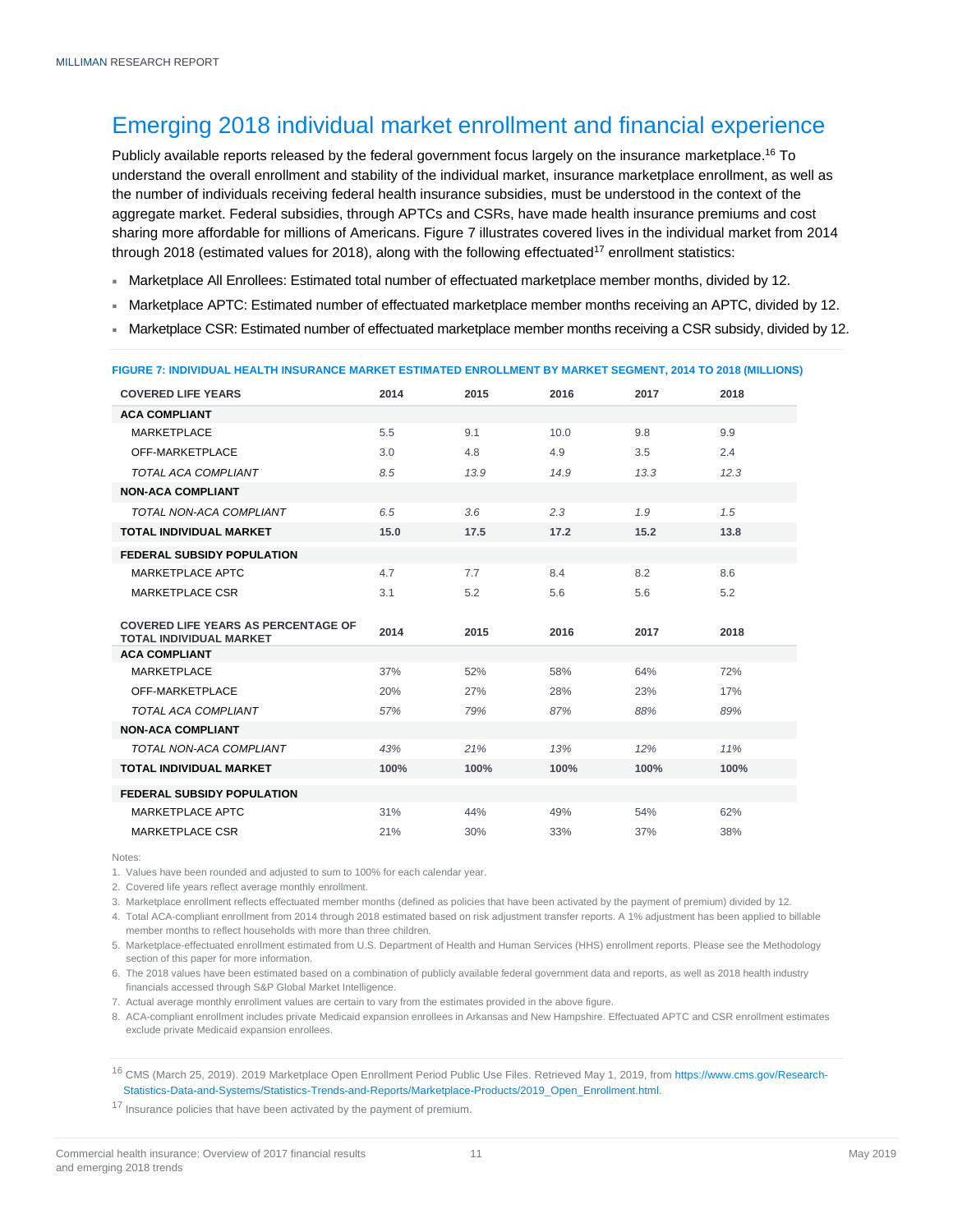As illustrated in Figure 7, while marketplace enrollment is estimated to have remained relatively stable between 2016 and 2018, we estimate off-marketplace ACA-compliant coverage has decreased by more than 50% (from 4.9 million to 2.4 million). ACA-compliant premium rates increased by approximately 20% on a national basis from 2016 to 2017, with double-digit premium rate increases occurring in many states for 2018.<sup>18</sup> The Kaiser Family Foundation (KFF) reported average 2018 marketplace rate increases for the lowest-cost bronze and gold plans of 17% and 18%. respectively, with the lowest-cost silver plan increasing by 32% on average.<sup>19</sup> Note that the higher premium rate increases for silver coverage was primarily attributable to the termination of federal CSR payments and corresponding "silver loading" that occurred in many states.<sup>20</sup> For some non-APTC-eligible consumers, the premium rate increases may have resulted in available coverage being viewed as unaffordable. Additionally, low unemployment (with corresponding greater access to employer-sponsored insurance) may have resulted in fewer consumers seeking to purchase health insurance coverage in the individual market. The enrollment declines in the non-ACA-compliant market are attributable to enrollment churn and state policies related to the continuation of transitional coverage. Members new to the individual market cannot purchase a transitional or grandfathered insurance plan, so as existing members in these plans become eligible for other health insurance coverage (Medicare, Medicaid, or employer) there is a natural attrition of market enrollment.<sup>21</sup>

Since 2014, enrollment within the marketplace has taken on a significantly larger proportion of individual market enrollment as non-ACA-compliant and off-marketplace coverage has declined.

- The estimated percentage of individual market covered lives in the insurance marketplace has increased from 37% in 2014 to 72% in 2018.
- Likewise, the percentage of the individual market covered lives receiving an APTC is estimated to have increased from 31% in 2014 to 62% in 2018.
- In 2018, approximately 60% of APTC enrollees are estimated to be enrolled in a plan with CSRs. This is a decrease from prior years, likely attributable to the greater availability of no-cost bronze coverage for many subsidy-eligible enrollees as a result of "silver loading" following the termination of direct federal CSR payments.<sup>22</sup>

<sup>&</sup>lt;sup>18</sup> KFF (2014-2019). Marketplace Average Benchmark Premiums. State Health Facts. Retrieved May 1, 2019, fro[m https://www.kff.org/health](https://www.kff.org/health-reform/state-indicator/marketplace-average-benchmark-premiums/?currentTimeframe=0&sortModel=%7B%22colId%22:%22Location%22,%22sort%22:%22asc%22%7D)[reform/state-indicator/marketplace-average-benchmark-premiums/?currentTimeframe=0&sortModel=%7B%22colId%22:%22Location](https://www.kff.org/health-reform/state-indicator/marketplace-average-benchmark-premiums/?currentTimeframe=0&sortModel=%7B%22colId%22:%22Location%22,%22sort%22:%22asc%22%7D) [%22,%22sort%22:%22asc%22%7D.](https://www.kff.org/health-reform/state-indicator/marketplace-average-benchmark-premiums/?currentTimeframe=0&sortModel=%7B%22colId%22:%22Location%22,%22sort%22:%22asc%22%7D)

<sup>19</sup> Semanskee, A., Claxton, G., & Levitt, L. (November 29, 2017). How Premiums Are Changing in 2018, Table 1. Kaiser Family Foundation. Retrieved May 1, 2019, fro[m https://www.kff.org/health-costs/issue-brief/how-premiums-are-changing-in-2018/.](https://www.kff.org/health-costs/issue-brief/how-premiums-are-changing-in-2018/)

<sup>&</sup>lt;sup>20</sup> Se[e https://www.balloon-juice.com/2017/10/11/state-approaches-to-handling-csr-uncertainty-for-2018-premiums/](https://www.balloon-juice.com/2017/10/11/state-approaches-to-handling-csr-uncertainty-for-2018-premiums/) for background information on silver loading.

<sup>21</sup> Se[e https://www.cms.gov/CCIIO/Resources/Regulations-and-Guidance/Downloads/Limited-Non-Enforcement-Policy-Extension-Through-](https://www.cms.gov/CCIIO/Resources/Regulations-and-Guidance/Downloads/Limited-Non-Enforcement-Policy-Extension-Through-CY2020.pdf)[CY2020.pdf](https://www.cms.gov/CCIIO/Resources/Regulations-and-Guidance/Downloads/Limited-Non-Enforcement-Policy-Extension-Through-CY2020.pdf) for additional background on transitional coverage.

<sup>&</sup>lt;sup>22</sup> KFF (December 11, 2018). 4.2 million uninsured people could get a bronze plan in the ACA marketplace with \$0 premiums after tax credits. Newsroom. Retrieved May 1, 2019, from [https://www.kff.org/health-reform/press-release/4-2-million-uninsured-people-could-get-a-bronze-plan-in](https://www.kff.org/health-reform/press-release/4-2-million-uninsured-people-could-get-a-bronze-plan-in-the-aca-marketplace-with-0-premiums-after-tax-credits/)[the-aca-marketplace-with-0-premiums-after-tax-credits/.](https://www.kff.org/health-reform/press-release/4-2-million-uninsured-people-could-get-a-bronze-plan-in-the-aca-marketplace-with-0-premiums-after-tax-credits/)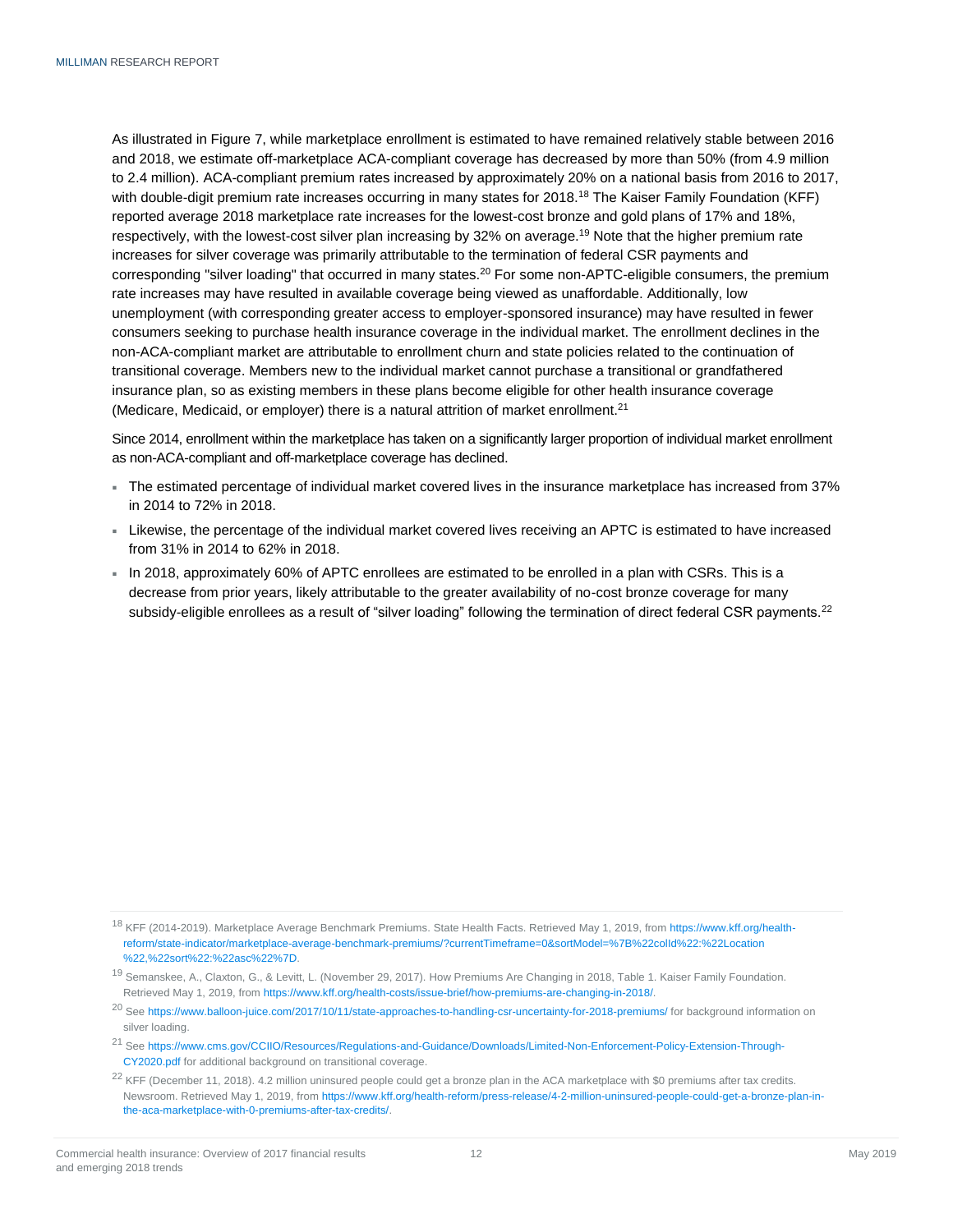While individual market enrollment has declined materially since its peak of 17.5 million in 2015, to less than 14 million in 2018, insurer financial performance in the individual market has improved significantly during the same time period. Based on 2018 Supplemental Health Care Exhibit data,<sup>23</sup> margins are improving further in the individual market while remaining stable in the small group and large group markets. Note that the illustrated preliminary MLR values in Figure 8 are not directly comparable to the preliminary MLR values illustrated elsewhere in the report, as this figure excludes values reported for California and New York (see figure notes for further details).

#### **FIGURE 8: 2017 AND 2018 PRELIMINARY MEDICAL LOSS RATIO BY MARKET SEGMENT (NATIONAL COMPOSITES EXCLUDING NEW YORK AND CALIFORNIA EXPERIENCE)**

| <b>MARKET</b> | 2017  | 2018  |
|---------------|-------|-------|
| Individual    | 85.2% | 76.2% |
| Small Group   | 82.9% | 83.2% |
| Large Group   | 89.3% | 89.8% |

Notes:

1. Values exclude reported information for the states of California and New York. A subset of insurers in these states are not required to file with the NAIC, and as a result 2018 financial results summarized using Supplemental Health Care Exhibit data are incomplete for these states. Data for both 2017 and 2018 in this figure has been summarized excluding these states for consistency and direct comparability.

2. 2017 Source: 2017 Annual Medical Loss Ratio Reporting Data.

3. 2018 Source: 2018 Supplemental Health Care Exhibit, downloaded via S&P Global Market Intelligence.

4. Medical loss ratio values reflect preliminary MLR estimates, defined as the sum of incurred claims, deductible fraud and abuse detection expenses, and defined expenses incurred for improving healthcare quality, divided by adjusted earned premiums.

The minimum MLR for individual market insurers is 80%, based on a three-year average. Given more of the favorable financial experience in the individual market in 2017 and 2018 for many insurers, the potential for insurers issuing MLR rebates will also increase for both the 2018 and 2019 coverage years. As discussed by a recently published Milliman white paper, there are many considerations for insurers when facing potential MLR rebate payments resulting from improved financial performance.<sup>24</sup> For consumers purchasing individual market coverage with federal premium assistance, the full amount of the rebate is paid to the consumer.<sup>25</sup> Therefore, it is possible that even for consumers with a \$0 out-of-pocket premium, MLR rebates will be received from an insurer.

While the first three years of the reformed individual market were marked by significant insurer financial losses, 2017 and 2018 financial experience indicates material financial gains. While this is a positive sign for market stability in terms of health insurers' fiscal health, it must also be weighed against steep enrollment declines among consumers not qualifying for federal premium assistance. As of May 2019, seven states have implemented state-based reinsurance programs under a Section 1332 Waiver in an attempt to address premium affordability for the nonsubsidized population.<sup>26</sup>

<sup>23</sup> Downloaded via S&P Global Market Intelligence.

<sup>24</sup> Blount, E., Klein, M., & Fasching, A. (February 2019). Could 2019 Be the Year of MLR Rebates for ACA Issuers in the Individual Market. Milliman White Paper. Retrieved May 1, 2019, from [http://www.milliman.com/uploadedFiles/insight/2019/2019-mlr-rebates.pdf.](http://www.milliman.com/uploadedFiles/insight/2019/2019-mlr-rebates.pdf)

<sup>&</sup>lt;sup>25</sup> CMS (May 27, 2015). CCIIO Technical Guidance (CCIIO 2015-0001): Questions and Answers Regarding the Medical Loss Ratio (MLR) Reporting and Rebate Requirements. Retrieved May 1, 2019, from [https://www.cms.gov/CCIIO/Resources/Regulations-and-Guidance/Downloads/MLR-](https://www.cms.gov/CCIIO/Resources/Regulations-and-Guidance/Downloads/MLR-Guidance-Earned-Premium-and-APTC-Rebates-20150527.pdf)[Guidance-Earned-Premium-and-APTC-Rebates-20150527.pdf.](https://www.cms.gov/CCIIO/Resources/Regulations-and-Guidance/Downloads/MLR-Guidance-Earned-Premium-and-APTC-Rebates-20150527.pdf)

<sup>26</sup> Cauchi, D. & Becker, C. (December 14, 2018), op cit.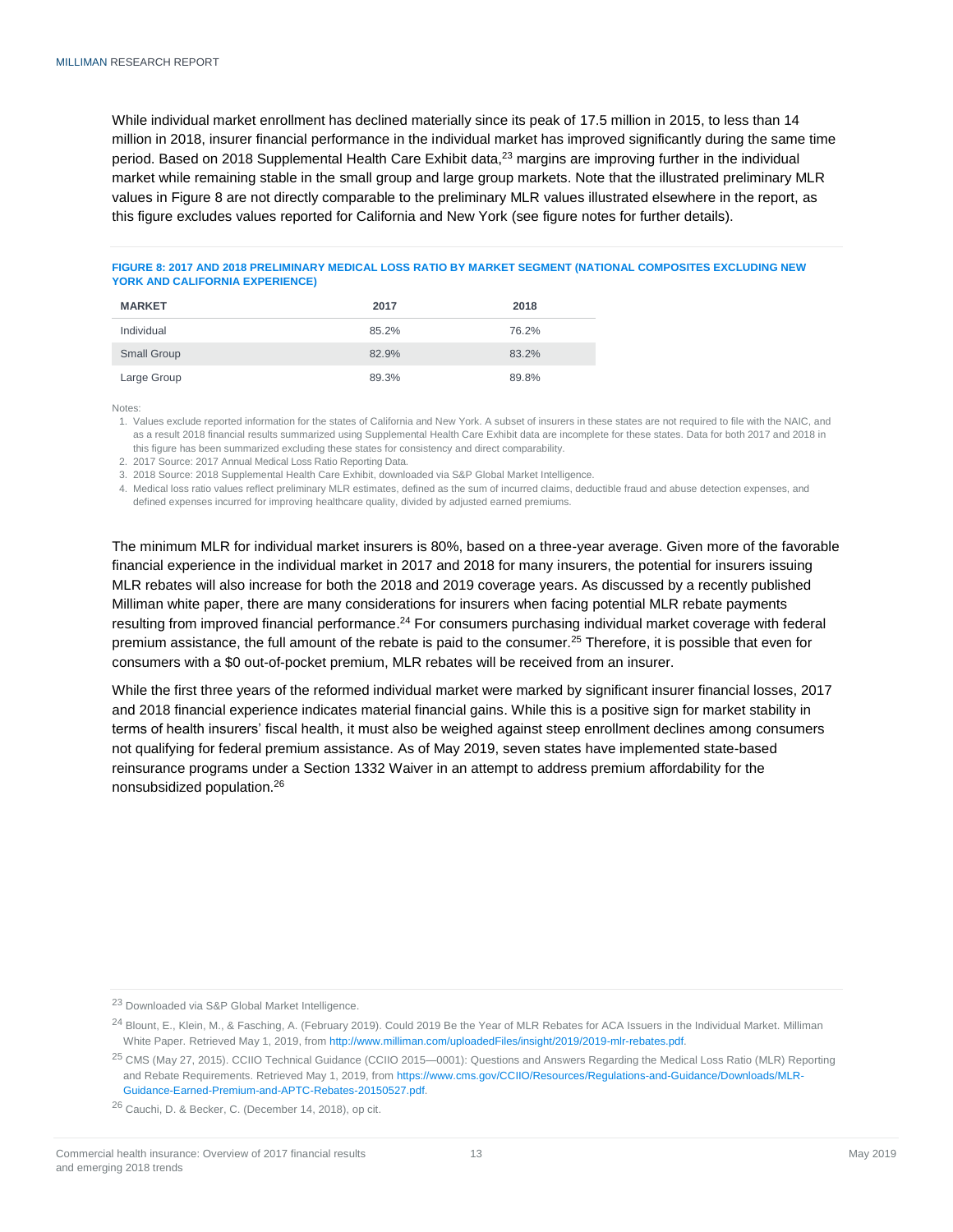# <span id="page-13-0"></span>**Limitations**

The analyses presented in this research paper have relied on data and other information from the National Association of Insurance Commissioners (NAIC) MLR forms and Supplemental Health Care Exhibit (SHCE) data submitted by health insurers. MLR form data was obtained from the CMS Center for Consumer Information and Insurance Oversight (CCIIO)<sup>27</sup> in December 2018. The 2010 SHCE data was obtained from S&P Global Market Intelligence. Data related to insurance marketplace effectuated enrollment, and subsidies data, were obtained from publicly available federal government data. The data and other information have not been audited or verified, but a limited review was performed for reasonableness and consistency. If the underlying data or information is inaccurate or incomplete, the results of this analysis may likewise be inaccurate or incomplete. Published values subsequent to December 1, 2018, are not included in this report.

The views expressed in this report are made by the authors of this report and do not represent the collective opinions of Milliman. Other Milliman consultants may hold different views and reach different conclusions.

## <span id="page-13-1"></span>Acknowledgment

The authors would like to thank Colin Gray, FSA, MAAA, James Liu, ASA, MAAA, and John Paczolt for their assistance in collecting and reviewing the data contained in this report. Fritz Busch, FSA, MAAA, Erik Huth, FSA, MAAA, and Jason Karcher, FSA, MAAA, provided peer review and editorial support for this report. The authors appreciate their assistance.

# <span id="page-13-2"></span>**Qualifications**

Guidelines issued by the American Academy of Actuaries require actuaries to include their professional qualifications in all actuarial communications. The authors are members of the American Academy of Actuaries, and meet the qualification standards for performing the analyses in this report.

<sup>&</sup>lt;sup>27</sup> CMS. Medical Loss Ratio Data and System Resources. CCIIO. Retrieved May 1, 2019, fro[m http://www.cms.gov/CCIIO/Resources/Data-](http://www.cms.gov/CCIIO/Resources/Data-Resources/mlr.html)[Resources/mlr.html.](http://www.cms.gov/CCIIO/Resources/Data-Resources/mlr.html)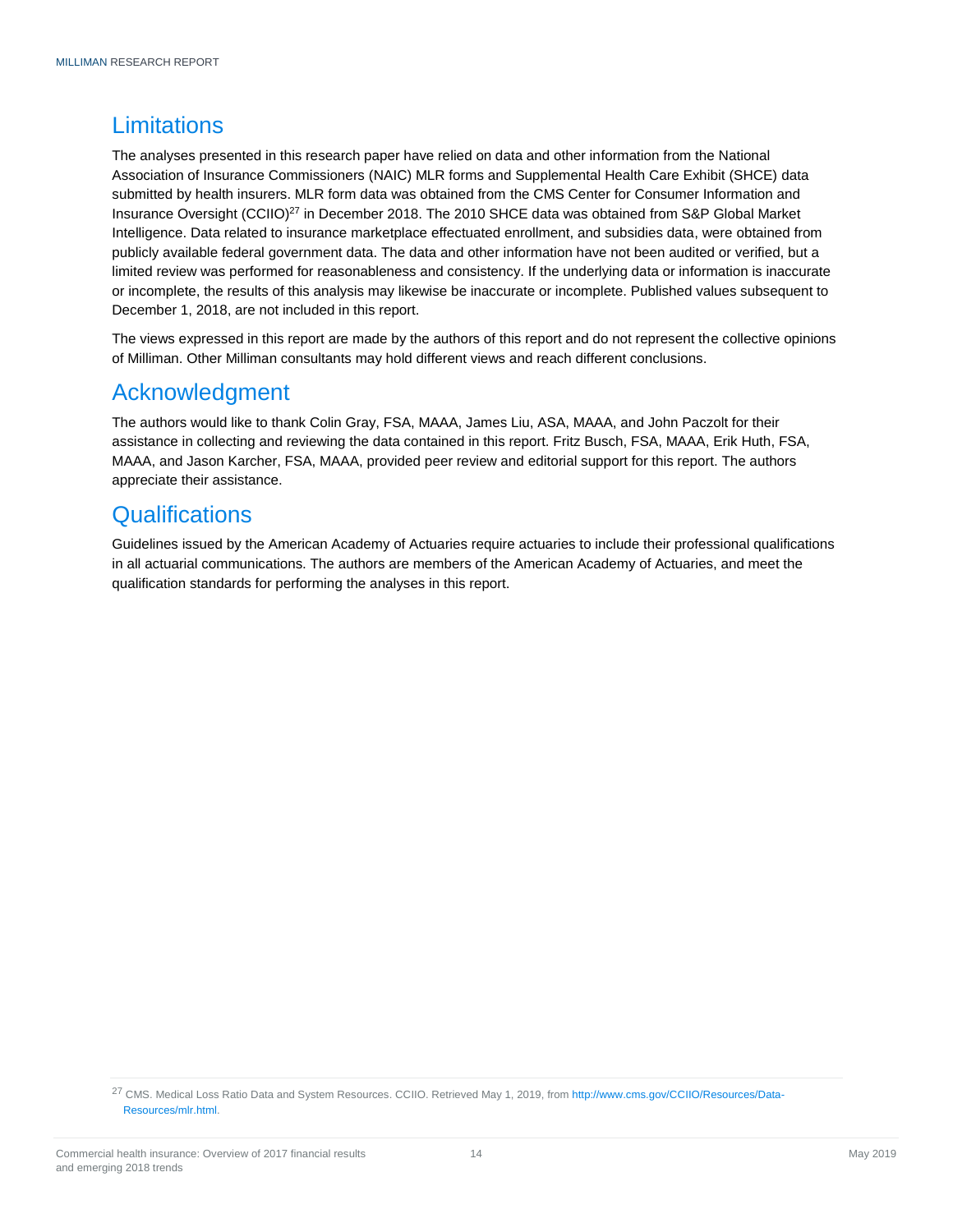# <span id="page-14-0"></span>Appendix 1: Aggregate health insurer financial results, 2010-2017

<span id="page-14-1"></span>**SUMMARY OF COMMERCIAL HEALTH INSURER FINANCIAL RESULTS**

#### **CALENDAR YEARS 2010-2017: PER MEMBER PER MONTH PREMIUM AND EXPENSES**

**INDIVIDUAL MARKET - ALL REPORTED COMPANIES**

| <b>YEAR</b> | <b>COVERED</b><br><b>LIVES</b> | <b>EARNED</b><br><b>PREMIUM</b> | FEES &<br><b>TAXES</b> | <b>CLAIMS</b><br><b>EXPENSES</b> | <b>MLR</b><br><b>REBATES</b> | <b>TOTAL</b><br><b>ADMIN</b><br><b>EXPENSES</b> | <b>UNDERWRITING</b><br>GAIN (LOSS) | <b>PRELIMINARY</b><br><b>MEDICAL</b><br><b>LOSS RATIO</b> | <b>MLR</b><br><b>REBATES</b><br>AS % OF<br><b>EARNED</b><br><b>PREMIUM</b> | <b>UNDERWRITING</b><br><b>MARGIN</b> | <b>ADMIN</b><br><b>EXPENSE</b><br><b>RATIO</b> |
|-------------|--------------------------------|---------------------------------|------------------------|----------------------------------|------------------------------|-------------------------------------------------|------------------------------------|-----------------------------------------------------------|----------------------------------------------------------------------------|--------------------------------------|------------------------------------------------|
| 2017        | 15,200,000                     | \$442.06                        | \$22.89                | \$359.34                         | \$0.71                       | \$48.96                                         | \$14.90                            | 86.6%                                                     | 0.2%                                                                       | 3.4%                                 | 11.1%                                          |
| 2016        | 17,200,000                     | \$371.20                        | \$13.01                | \$335.29                         | \$0.49                       | \$48.73                                         | (\$22.53)                          | 94.6%                                                     | 0.1%                                                                       | $(6.1\%)$                            | 13.1%                                          |
| 2015        | 17,500,000                     | \$337.64                        | \$13.86                | \$305.43                         | \$0.51                       | \$48.19                                         | (\$32.55)                          | 95.3%                                                     | 0.1%                                                                       | $(9.6\%)$                            | 14.3%                                          |
| 2014        | 15,000,000                     | \$302.96                        | \$15.99                | \$251.50                         | \$1.31                       | \$48.55                                         | (\$17.94)                          | 88.7%                                                     | 0.4%                                                                       | $(5.9\%)$                            | 16.0%                                          |
| 2013        | 10,900,000                     | \$247.41                        | \$2.55                 | \$209.62                         | \$0.96                       | \$43.09                                         | (\$9.68)                           | 86.7%                                                     | 0.4%                                                                       | $(3.9\%)$                            | 17.4%                                          |
| 2012        | 10,700,000                     | \$240.10                        | \$5.01                 | \$199.47                         | \$1.54                       | \$38.30                                         | (\$4.78)                           | 86.0%                                                     | 0.6%                                                                       | $(2.0\%)$                            | 16.0%                                          |
| 2011        | 10,700,000                     | \$234.17                        | \$5.80                 | \$188.47                         | \$3.06                       | \$38.47                                         | (\$2.55)                           | 83.5%                                                     | 1.3%                                                                       | $(1.1\%)$                            | 16.4%                                          |
| 2010        | 10,100,000                     | \$214.11                        | \$6.24                 | \$166.14                         | \$0.26                       | \$40.86                                         | (\$0.67)                           | 80.8%                                                     | 0.1%                                                                       | $(0.3\%)$                            | 19.1%                                          |

#### **SMALL GROUP MARKET - ALL REPORTED COMPANIES**

| <b>YEAR</b> | <b>COVERED</b><br><b>LIVES</b> | <b>EARNED</b><br><b>PREMIUM</b> | FEES &<br><b>TAXES</b> | <b>CLAIMS</b><br><b>EXPENSES</b> | <b>MLR</b><br><b>REBATES</b> | <b>TOTAL</b><br><b>ADMIN</b><br><b>EXPENSES</b> | <b>UNDERWRITING</b><br><b>GAIN (LOSS)</b> | <b>PRELIMINARY</b><br><b>MEDICAL</b><br><b>LOSS RATIO</b> | <b>MLR</b><br><b>REBATES</b><br>AS % OF<br><b>EARNED</b><br><b>PREMIUM</b> | <b>UNDERWRITING</b><br><b>MARGIN</b> | <b>ADMIN</b><br><b>EXPENSE</b><br>RATIO |
|-------------|--------------------------------|---------------------------------|------------------------|----------------------------------|------------------------------|-------------------------------------------------|-------------------------------------------|-----------------------------------------------------------|----------------------------------------------------------------------------|--------------------------------------|-----------------------------------------|
| 2017        | 13,500,000                     | \$456.67                        | \$16.96                | \$364.66                         | \$1.91                       | \$56.46                                         | \$15.34                                   | 83.8%                                                     | 0.4%                                                                       | 3.4%                                 | 12.4%                                   |
| 2016        | 14,200,000                     | \$433.52                        | \$24.09                | \$347.95                         | \$0.90                       | \$53.77                                         | \$6.67                                    | 85.8%                                                     | 0.2%                                                                       | 1.5%                                 | 12.4%                                   |
| 2015        | 14,700,000                     | \$410.95                        | \$24.81                | \$327.92                         | \$0.87                       | \$51.94                                         | \$4.64                                    | 85.8%                                                     | 0.2%                                                                       | 1.1%                                 | 12.6%                                   |
| 2014        | 16,000,000                     | \$388.99                        | \$23.07                | \$310.88                         | \$0.73                       | \$48.49                                         | \$5.16                                    | 85.9%                                                     | 0.2%                                                                       | 1.3%                                 | 12.5%                                   |
| 2013        | 17,300,000                     | \$376.19                        | \$12.99                | \$303.16                         | \$0.57                       | \$46.37                                         | \$10.68                                   | 84.5%                                                     | 0.2%                                                                       | 2.8%                                 | 12.3%                                   |
| 2012        | 18,100,000                     | \$361.59                        | \$12.23                | \$291.54                         | \$0.93                       | \$44.38                                         | \$9.81                                    | 84.5%                                                     | 0.3%                                                                       | 2.7%                                 | 12.3%                                   |
| 2011        | 18,800,000                     | \$352.88                        | \$13.41                | \$280.86                         | \$1.28                       | \$45.68                                         | \$10.54                                   | 83.7%                                                     | 0.4%                                                                       | 3.0%                                 | 12.9%                                   |
| 2010        | 17.600.000                     | \$343.26                        | \$11.84                | \$274.66                         | \$0.07                       | \$45.05                                         | \$10.93                                   | 83.7%                                                     | $0.0\%$                                                                    | 3.2%                                 | 13.1%                                   |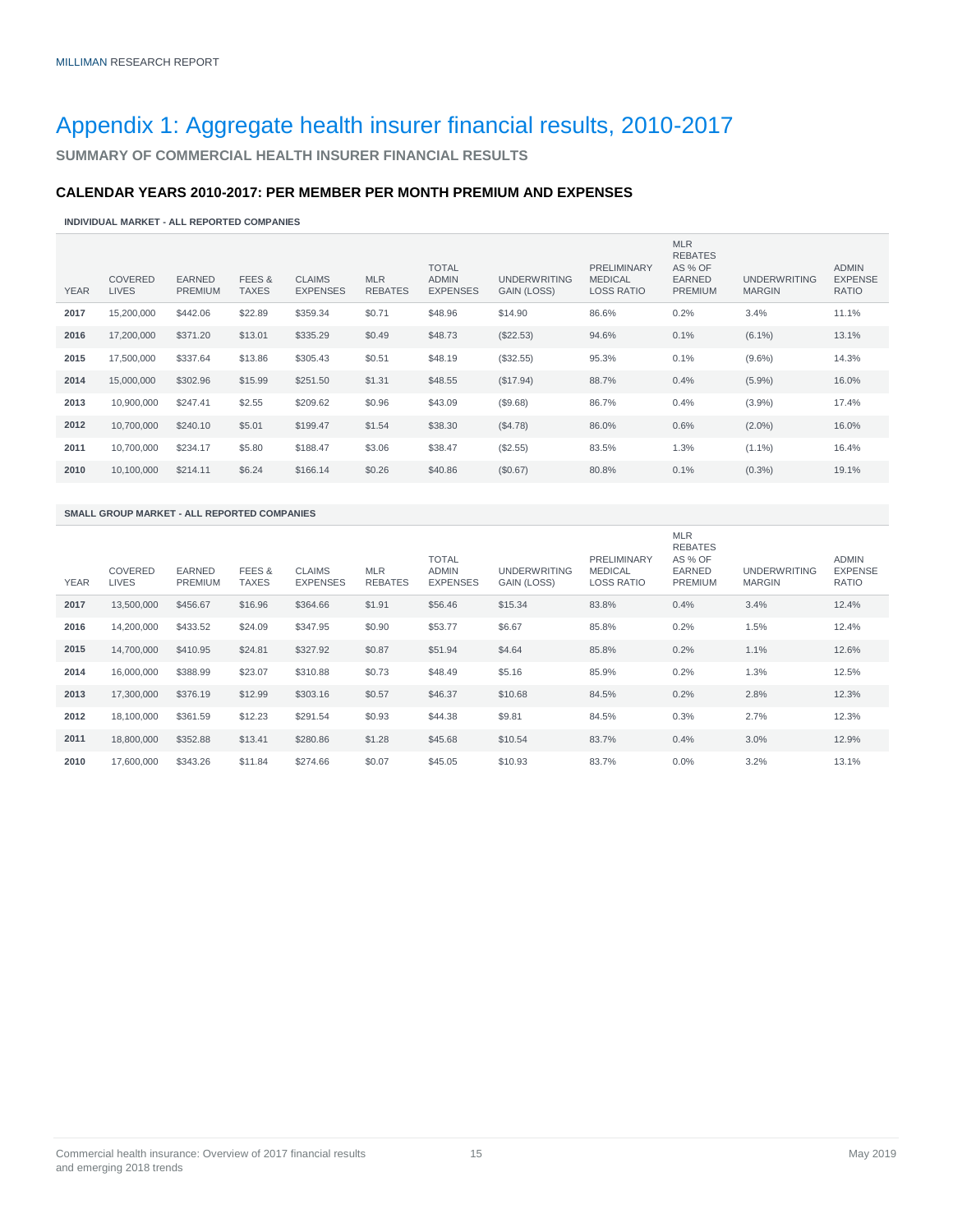#### **SUMMARY OF COMMERCIAL HEALTH INSURER FINANCIAL RESULTS (CONTINUED)**

#### **LARGE GROUP MARKET - ALL REPORTED COMPANIES**

| <b>YEAR</b> | COVERED<br><b>LIVES</b> | <b>EARNED</b><br><b>PREMIUM</b> | FEES &<br><b>TAXES</b> | <b>CLAIMS</b><br><b>EXPENSES</b> | <b>MLR</b><br><b>REBATES</b> | <b>TOTAL</b><br><b>ADMIN</b><br><b>EXPENSES</b> | <b>UNDERWRITING</b><br>GAIN (LOSS) | <b>PRELIMINARY</b><br><b>MEDICAL</b><br><b>LOSS RATIO</b> | <b>MLR</b><br><b>REBATES</b><br>AS % OF<br><b>EARNED</b><br><b>PREMIUM</b> | <b>UNDERWRITING</b><br><b>MARGIN</b> | <b>ADMIN</b><br><b>EXPENSE</b><br><b>RATIO</b> |
|-------------|-------------------------|---------------------------------|------------------------|----------------------------------|------------------------------|-------------------------------------------------|------------------------------------|-----------------------------------------------------------|----------------------------------------------------------------------------|--------------------------------------|------------------------------------------------|
| 2017        | 42,800,000              | \$437.03                        | \$10.41                | \$378.87                         | \$0.51                       | \$34.85                                         | \$6.49                             | 89.5%                                                     | 0.1%                                                                       | 1.5%                                 | 8.0%                                           |
| 2016        | 42,100,000              | \$427.14                        | \$18.76                | \$366.24                         | \$0.37                       | \$34.17                                         | \$6.34                             | 90.4%                                                     | 0.1%                                                                       | 1.5%                                 | 8.0%                                           |
| 2015        | 42,700,000              | \$410.68                        | \$20.35                | \$349.30                         | \$0.26                       | \$32.80                                         | \$6.61                             | 90.3%                                                     | 0.1%                                                                       | 1.6%                                 | 8.0%                                           |
| 2014        | 43,200,000              | \$404.79                        | \$20.10                | \$342.88                         | \$0.17                       | \$32.66                                         | \$7.01                             | 89.9%                                                     | 0.0%                                                                       | 1.7%                                 | 8.1%                                           |
| 2013        | 47,200,000              | \$368.68                        | \$8.59                 | \$320.40                         | \$0.14                       | \$29.90                                         | \$7.36                             | 89.9%                                                     | 0.0%                                                                       | 2.0%                                 | 8.1%                                           |
| 2012        | 47,400,000              | \$367.11                        | \$8.36                 | \$319.45                         | \$0.19                       | \$29.04                                         | \$7.91                             | 90.0%                                                     | 0.1%                                                                       | 2.2%                                 | 7.9%                                           |
| 2011        | 48,200,000              | \$359.20                        | \$9.49                 | \$310.49                         | \$0.66                       | \$28.98                                         | \$8.27                             | 89.6%                                                     | 0.2%                                                                       | 2.3%                                 | 8.1%                                           |
| 2010        | 39,200,000              | \$339.47                        | \$7.70                 | \$293.55                         | \$0.00                       | \$31.64                                         | \$5.74                             | 89.3%                                                     | 0.0%                                                                       | 1.7%                                 | 9.3%                                           |

Notes:

1. Values have been rounded.

2. Covered Lives equals reported member months divided by 12.

3. The 2011 through 2017 reported premium and expenses are based on MLR form reported values as of March 31 of the following year.

- 4. MLR form reported values have been transposed into the same format as the NAIC SHCE form.
- 5. Earned Premium equals Part 1, Line 1.1 of the SHCE.†
- 6. Fees & Taxes equals Part 1, Line 1.5, 1.6, and 1.7 of the SHCE.
- 7. Claims Expenses equals Part 1, Line 5.0 of the SHCE.†
- 8. Total Admin Expenses equals the sum of Part 1, Lines 6.6, 8.3, and 10.5 of the SHCE.
- 9. Underwriting Gain (Loss) equals Part 1, Line 11 of the SHCE.
- 10. Preliminary Medical Loss Ratio equals sum of Part 1, Line 4 + Line 5.0 + Line 6.6 ÷ Line 1.8 of the SHCE.
- 11. The 2012-2017 MLR Rebates as % of Earned Premium equal reported rebates on Part 4, Line 5.4 (Total Column) of 2012-2017 MLR form ÷ Earned Premium.
- 12. The 2011 MLR Rebates as % of Earned Premium equal reported rebates on Part 5, Line 5.4 (Total Column) of 2011 MLR form ÷ Earned Premium.
- 13. Underwriting Margin equals Underwriting Gain (Loss) ÷ Earned Premium.
- 14. Admin Expense Ratio equals Total Admin Expenses ÷ Earned Premium.

† 2014, 2015, and 2016 values were adjusted by 3R impact..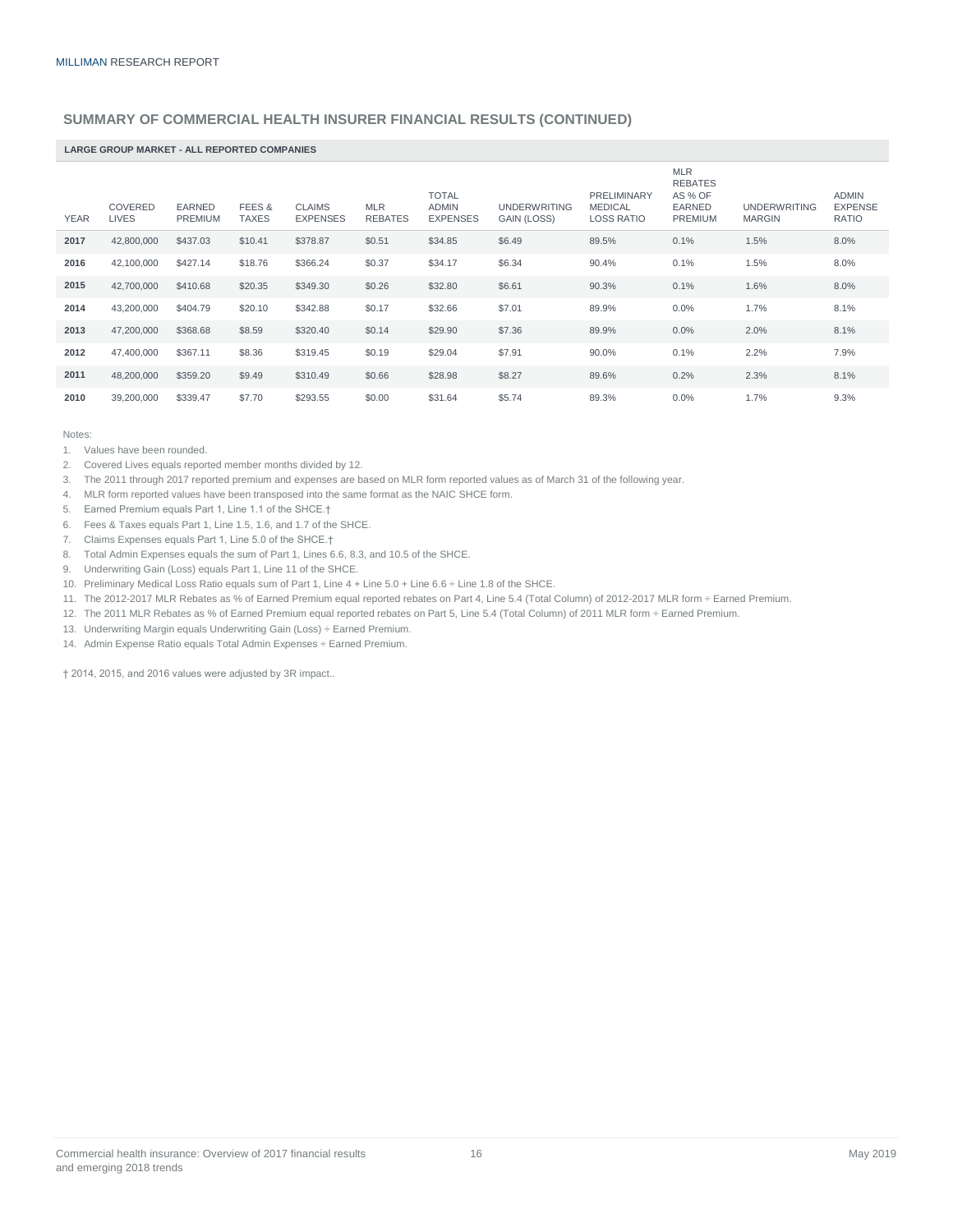# <span id="page-16-0"></span>Appendix 2: Methodology

#### <span id="page-16-1"></span>**MEDICAL LOSS RATIO DATA OVERVIEW**

Section 2718 of the ACA instituted minimum medical loss ratio requirements for health insurers in the individual, small group, and large group markets. The Center for Consumer Information and Insurance Oversight (CCIIO) within CMS has publicly released the annual Medical Loss Ratio Reporting Data (MLR Data) that was used to fulfill and measure the minimum medical loss ratio requirements under the ACA. We have summarized and analyzed the MLR Data made available through CCIIO's website<sup>28</sup> as of December 1, 2018. The MLR Data for 2014 through 2016 is unique because it provides a final accounting of ACA risk corridors, reinsurance, and risk adjustment (3R) results for insurers, rather than the estimated revenue or charges that were included in statutory annual statements, including the SHCE.

The MLR Data contains experience reported by health insurance issuers at the state and market level. Business under the medical loss ratio requirements is split between comprehensive (annual limit greater than \$250,000), "mini-med" (annual limit at or less than \$250,000), and expatriate. Data for comprehensive and mini-med business is split separately between the individual, small group, and large group markets. Individual market values exclude limited benefit plans, dread-disease policies, accident-only coverage, and other policies that are not considered comprehensive health insurance. The small group and large group categories exclude self-funded employers, many of which purchase stoploss insurance. Business written through an association is included in the MLR Data based on the insured entity's individual, small group, or large group status. Additionally, for 2013 through 2017, student health insurance was separately reported. For the purpose of this report, only comprehensive business has been analyzed.

The information contained in the MLR Data tracks closely with the SHCE form that is submitted with the insurer's yearend annual statement. The SHCE, developed by the National Association of Insurance Commissioners (NAIC), was first required in 2010. By comparing the 2010 Exhibit and 2011 through 2017 MLR Data, health insurance industry trends can be evaluated over the seven-year period. A limitation in these comparisons is that several California-based health insurers file with the state's Department of Managed Care, rather than the NAIC, and therefore do not complete the Exhibit form. However, these companies are required to report data for the medical loss ratio calculation and that data is contained in the 2011 through 2017 MLR Data sets. The 2010 SHCE data, along with 2018 statutory statement data, was summarized using S&P Global Market Intelligence.

The analyses presented in this report were based upon values from the 2011 through 2017 MLR Data and the 2010 SHCE data meeting the following criteria:

- Health insurance coverage lines of business.
- Business in the 50 states and the District of Columbia.
- Identified as comprehensive health insurance coverage based upon a review of the reported values by the authors of this report. For example, companies providing solely behavioral health services were flagged as non-comprehensive (offering a limited scope of insured benefits) as well as companies with per member per month premium rates below \$100.

Values for certain affiliate companies were combined for analyses presented in this report as a way to avoid doublecounting of enrollment values.

<sup>&</sup>lt;sup>28</sup> The Center for Consumer Information and Insurance Oversight website is found at [http://www.cms.gov/CCIIO/Resources/Data-Resources/mlr.html.](http://www.cms.gov/CCIIO/Resources/Data-Resources/mlr.html)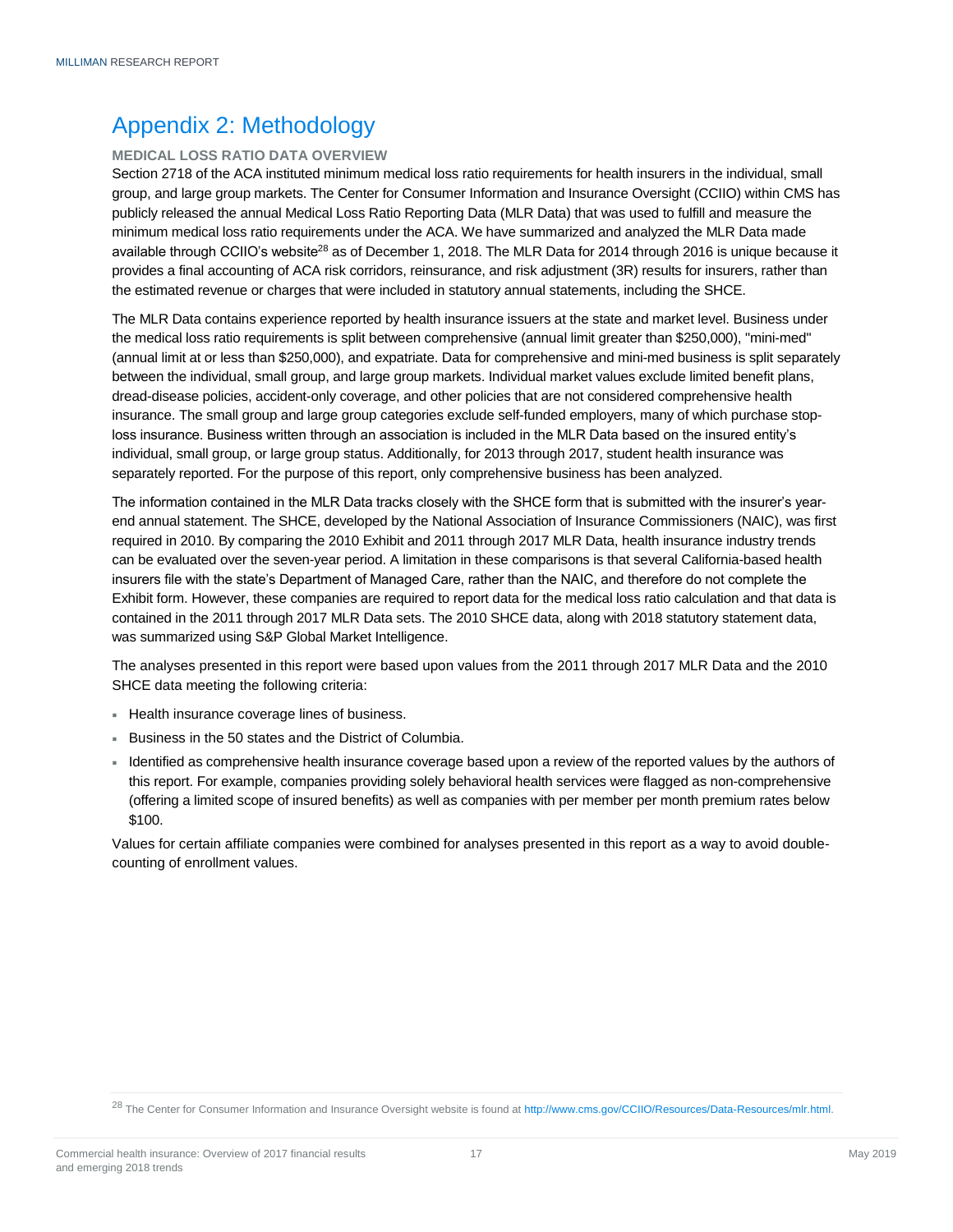| <b>MARKET</b>              | <b>GROUPS</b><br>(PARENT COMPANIES) | <b>COMPANIES</b> | LIVES <sup>1</sup> | <b>PREMIUM</b><br>(\$ MILLIONS) | % NON-<br><b>COMPREHENSIVE</b> |
|----------------------------|-------------------------------------|------------------|--------------------|---------------------------------|--------------------------------|
| <b>INDIVIDUAL</b>          | 149                                 | 354              | 15,200,000         | \$80,767                        | 0.03%                          |
| SMALL GROUP                | 140                                 | 325              | 13.500.000         | \$73.832                        | $0.00\%$                       |
| <b>LARGE GROUP</b>         | 153                                 | 361              | 42,800,000         | \$224.519                       | 0.03%                          |
| <b>TOTAL COMPREHENSIVE</b> | 188                                 | 462              | 71.500.000         | \$379.118                       | 0.03%                          |

#### **FIGURE 9: 2017 COMPREHENSIVE HEALTH INSURANCE VALUES REPORTED IN MLR FORM**

Notes:

1. Lives represent reported member months divided by 12.

2. Certain values have been rounded.

Figure 9 provides a summary of the number of companies, covered lives, and aggregate premium amounts reported for calendar year 2017 on a national basis (50 U.S. states and the District of Columbia) for the comprehensive health insurance business under the ACA's medical loss ratio requirements that is included in this report. Additionally, the percentage of total premium (based on reported experience in the 50 states and Washington, D.C.) identified as noncomprehensive is illustrated. Data was reviewed for reasonableness and consistency. However, individual company results have not been audited. To the extent that individual company data was not correctly reported, the values presented in this report will not be representative of actual financial results.

While a majority of the fields in the MLR Data were simply reassigned to the appropriate SHCE report line item, significant adjustments were made to the earned premiums and incurred claims fields to appropriately account for the 3R impact in applicable markets during 2014, 2015, and 2016 and for risk adjustment in 2017. In particular, adjustments related to the reporting of transitional reinsurance recoveries were based on a review of insurers' 2014, 2015, and 2016 annual statement filings, as well as actuarial judgment. Because risk corridor amounts reported in the MLR Data are based on a calculation that is different from amounts paid to issuers by CCIIO, we replaced all MLR Data risk corridor values with those published by CCIIO.<sup>29</sup> Reported risk adjustment transfers in the MLR Data were also replaced by actual amounts for each insurer published by CCIIO, with the exception of business in Massachusetts (which has a state-operated risk adjustment program). Other adjustments were made to the data for observed reporting anomalies. Through this process, we identified a small number of companies that exited the commercial health insurance market after 2017 and did not complete a medical loss ratio filing (based on available data). If you would like further information on data and analytics that can be produced from the Medical Loss Ratio Reporting Form data, please contact the authors of this report.

#### <span id="page-17-0"></span>**MARKETPLACE EFFECTUATED ENROLLMENT DATA**

CMS has released quarterly effectuated enrollment snapshots for the insurance marketplace on a national and state level for December 2014 through March 2016.<sup>30</sup> Effectuated marketplace enrollment at the end of each quarter is provided separately for total marketplace enrollment, CSR enrollment, and APTC enrollment. The effectuated marketplace enrollment also includes the average APTC on a national and state level for each quarter.

For 2014, the Internal Revenue Service (IRS) announced \$15.5 billion in APTC for insurance marketplace coverage.<sup>31</sup> By dividing the \$15.5 billion amount by the December 2014 national average APTC (\$276), estimated monthly APTC effectuated enrollment for 2014 was calculated at 4.7 million. For 2015, the IRS announced \$25 billion in APTC for insurance marketplace coverage. $32$  By dividing the \$25 billion amount by the average quarterly national

<sup>&</sup>lt;sup>29</sup> Center for Consumer Information and Insurance Oversight (November 19, 2015). Risk Corridors Payment and Charge Amounts for Benefit Year 2014. Retrieved May 1, 2019, from [https://www.cms.gov/CCIIO/Programs-and-Initiatives/Premium-Stabilization-Programs/Downloads/RC-Issuer](https://www.cms.gov/CCIIO/Programs-and-Initiatives/Premium-Stabilization-Programs/Downloads/RC-Issuer-level-Report.pdf)[level-Report.pdf.](https://www.cms.gov/CCIIO/Programs-and-Initiatives/Premium-Stabilization-Programs/Downloads/RC-Issuer-level-Report.pdf)

<sup>&</sup>lt;sup>30</sup> CMS.gov (July 1, 2016). Quarterly Marketplace Effectuated Enrollment Snapshots by State. Retrieved May 1, 2019, fro[m https://www.cms.gov/Research-Statistics-Data-and-Systems/Statistics-Trends-and-Reports/Marketplace-](https://www.cms.gov/Research-Statistics-Data-and-Systems/Statistics-Trends-and-Reports/Marketplace-Products/Effectuated_Quarterly_Snapshots.html)[Products/Effectuated\\_Quarterly\\_Snapshots.html.](https://www.cms.gov/Research-Statistics-Data-and-Systems/Statistics-Trends-and-Reports/Marketplace-Products/Effectuated_Quarterly_Snapshots.html)

<sup>31</sup> IRS (July 17, 2016). IRS Commissioner John Koskinen Letter to Congress. Retrieved May 1, 2019, from [https://www.irs.gov/pub/irs-utl/CommissionerLetterlwithcharts.pdf.](https://www.irs.gov/pub/irs-utl/CommissionerLetterlwithcharts.pdf)

<sup>32</sup> IRS (January 9, 2017). IRS Commissioner John Koskinen Letter to Congress. Retrieved May 1, 2019, from [https://www.irs.gov/pub/newsroom/commissionerletteracafilingseason.pdf.](https://www.irs.gov/pub/newsroom/commissionerletteracafilingseason.pdf)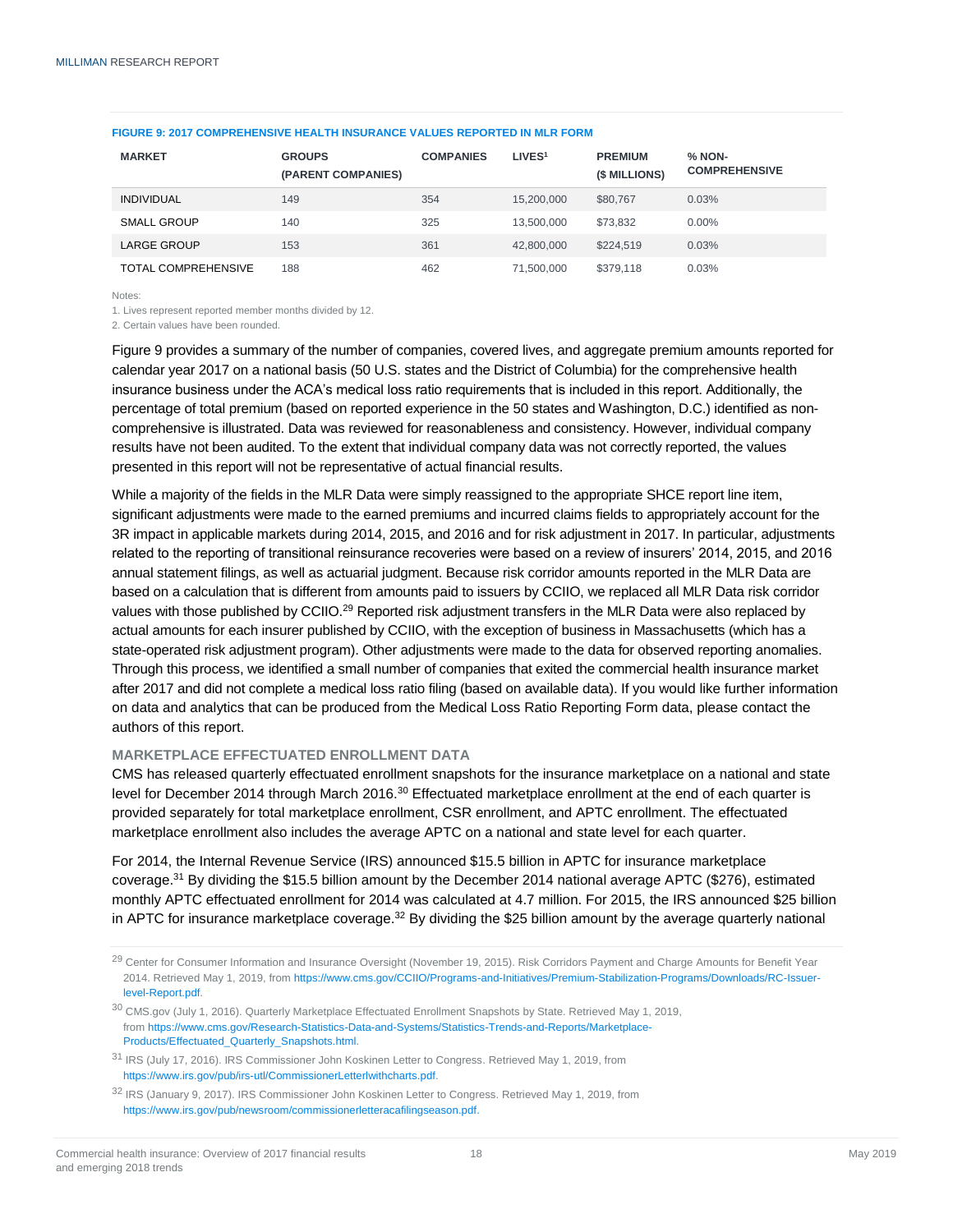APTC (\$271), estimated monthly APTC effectuated enrollment for 2015 was calculated at 7.7 million. Note that quarterly national APTC amounts varied from \$270 to \$272. Based on the ratios between APTC, CSR, and total marketplace effectuated quarterly enrollment snapshots from CMS, we estimated the average monthly effectuated enrollment for CSR and total marketplace enrollees in 2014 and 2015. While we believe our methodology for estimating average monthly effectuated enrollment is sound, actual values are certain to vary from our estimates to an unknown degree. For calendar years 2016 and 2017 and the first half of calendar year 2018, CMS has released state-level data on effectuated enrollment (including APTC and CSR enrollment) and APTC per capita values, which serve as the basis for 2016 through 2018 estimated values.<sup>33</sup> Enrollment estimates outside of the marketplace are estimated based on available statutory data.

<sup>33</sup> CMS.gov (November 28, 2018). Effectuated Enrollment for the First Half of 2018. Retrieved May 1, 2019, from https://www.cms.gov/newsroom/fact-sheets/effectuated-enrollment-first-half-2018.